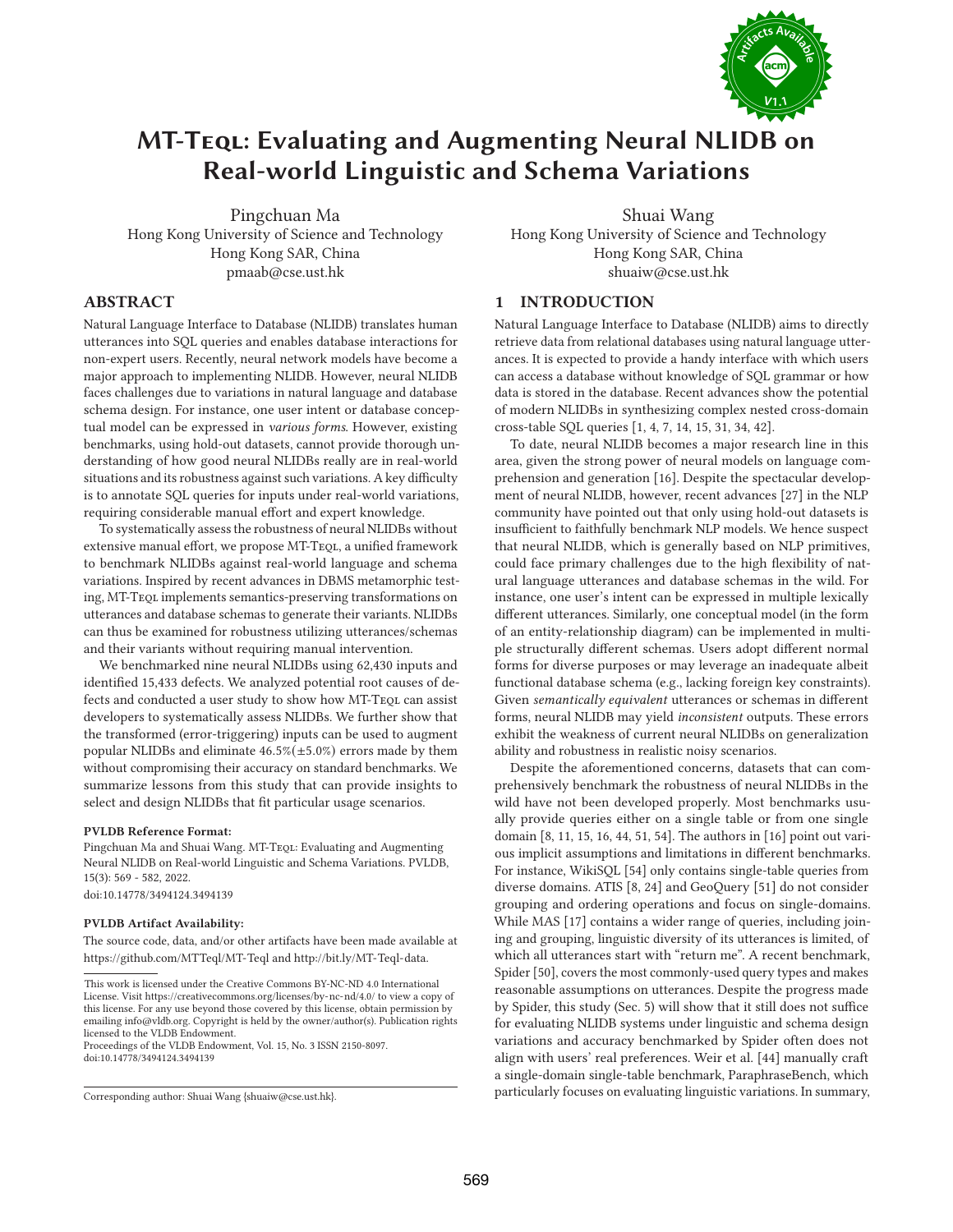the above assumptions and limitations make existing benchmarks insufficient to evaluate the NLIDB real-world performance.

As a complement to existing benchmarks, we aim to comprehensively benchmark neural NLIDBs in terms of robustness on real-world linguistic and schema variations. With recent advances in testing DBMS [28–30], software metamorphic testing-based approaches have become popular in assessing database systems. In general, software metamorphic testing [33] is an invariant propertybased testing method that relies on mutation rules referred to as metamorphic relations (MRs; see Sec. 2.2). Metamorphic testing alleviates the difficulty of determining the expected outputs of test inputs (which is often prohibitively expensive), by verifying the target software's behavior consistency under MR-mutated test inputs. As a result, software testing becomes substantially more flexible. As for testing DBMS, existing methods design semantics-preserving MRs to transform SQL queries and check output consistency w.r.t. original and transformed queries. Similarly, (neural) NLIDB also has its own query language (natural language utterances) and yields SQL queries for given schemas. Hence, we envision that applying semantics-preserving transformations and checking output consistency can presumably assess NLIDBs without manual labeling.

However, adapting similar testing schemes to evaluate NLIDBs is non-trivial, and the reasons are three-fold. First, transformation schemes for SQL cannot be directly adapted to transforming natural language utterances. Designing tailored semantics-preserving transformations for utterances, without loss of question clarity, is challenging. Second, the problem of NL-SQL translation is generally ill-posed, in the sense that some text inputs are not translatable into SQL queries. Some existing methods, by substituting certain words with synonyms or complex paraphrasing, can likely induce such "unnatural" and "illegitimate" inputs which are undesirable in assessing NLIDB performance in the wild [52] and fail to expose realistic errors. According to our empirical observations on popular NLP behavioral testing tools [27, 45], they are not fully qualified for assessing neural NLIDBs, given that their transformation rules can frequently break the semantics of utterances; see Sec. 6.2. Third, modern neural NLIDBs usually take the joint representations of user utterances and database schemas. Despite the fact that some prior benchmarks, e.g., ParaphraseBench, have shed a light on manually transforming utterances while preserving semantics, NLIDB performance under diverse schemas is still under-explored.

In this paper, we propose MT-TeQL, a metamorphic testing (MT)based framework to extensively benchmark NLIDB without manual effort. MT-Teql transforms seed inputs (utterance-schema pairs) via a comprehensive set of metamorphic relations (MRs), where each MR specifies a semantics-preserving transformation scheme toward either utterances or schemas. By comparing SQL queries derived from the original and transformed inputs, we assess the consistency of NLIDB outputs under test.

We extensively studied nine popular neural NLIDBs. We used MT-Teql to generate a large amount of transformed inputs to extend the standard benchmark, Spider-dev, by 60× and enrich distinct schemas by 113×. With synthetic inputs, we detected on average 1, 908(±390) errors from each NLIDB system, showing that neural NLIDB generally suffers from relatively low robustness w.r.t. real-world utterance and schema variants. We further summarized NLIDB erroneous output patterns revealed in our study and demonstrated how MT-Teql can be used as assessment criteria to help users select proper NLIDB that fits their particular usage scenarios. On the other hand, after augmentation,  $46.5\%(\pm 5.0\%)$  errors could be eliminated without compromising benchmark accuracy.

**Key Contributions.** 1) We launch the first empirical and comprehensive study to benchmark the robustness of neural NLIDBs on real-world linguistic and schema variations. 2) Inspired by recent advances in DBMS testing, our framework, MT-TEQL, delivers model-agnostic testing toward (neural) NLIDBs by launching semantics-preserving linguistic and schema transformations without requiring manual efforts. 3) We show surprising findings that popular neural NLIDB models notably suffer from low robustness, which has never been systematically explored. Furthermore, they generally manifest inconsistent robustness in front of MT-Teql. We conduct a user study to show how MT-TEQL can assist developers to systematically assess NLIDBs. We also summarize lessons that can be used to diagnose and improve models in real-life usage. 4) We further show that the transformed (error-triggering) inputs can be employed to extend the training dataset of neural NLIDBs and effectively augment their performance.

**Open Source.** We release the source code of MT-TEQL at https: //github.com/MTTeql. Models, experimental data and user study are at http://bit.ly/MT-Teql-data.

# **2 PRELIMINARIES**

## **2.1 Neural NLIDB**

Natural Language Interface to Database (NLIDB) has been studied by the database community and the natural language processing community for decades. In the early stages of the area, rule-based systems have been applied to translate natural language to query language [1, 17, 23, 31, 43]. In addition, to date, neural models have become the standard and dominant approach for NLIDB [3– 5, 14, 41, 42, 46, 47, 49, 50, 54]. The typical neural architecture leverages a sequence-to-sequence model (Seq2Seq) to translate an input natural language query (i.e., utterance)  $u$  into a target SQL query  $q$  w.r.t. a schema s. The model generally consists of two encoders of different functionalities and a decoder that generates SQL queries (or domain-specific language for post-translation), each of which extensively uses RNN (or its variants) as building blocks. We now review primary design considerations for neural NLIDB. **Encoding Linguistic Feature.** As shown in Fig. 1, the input of a modern neural NLIDB is a human utterance with database schemas. Usually, it first converts utterances and column/table names in schemas into numerical vectors. In contrast, conventional methods, such as NaLIR [17], ATHENA [31], and ATHENA++ [34], parse utterances with pre-defined rules into tree-based representations. More importantly, large-scale, pre-trained language models have been employed in de facto models. For instance, RAT-SQL [42], one state-of-the-art neural NLIDB, employs BERT to encode utterances and table/column names into numerical values. This way, the linguistic features of utterances and schema are obtained for subsequent SQL query generation.

**Encoding Structural Feature.** In addition to learn linguistic features, structural information also plays a vital role in generating SQL queries. In general, the structural information consists of an intrinsic schema structure and links between utterance tokens and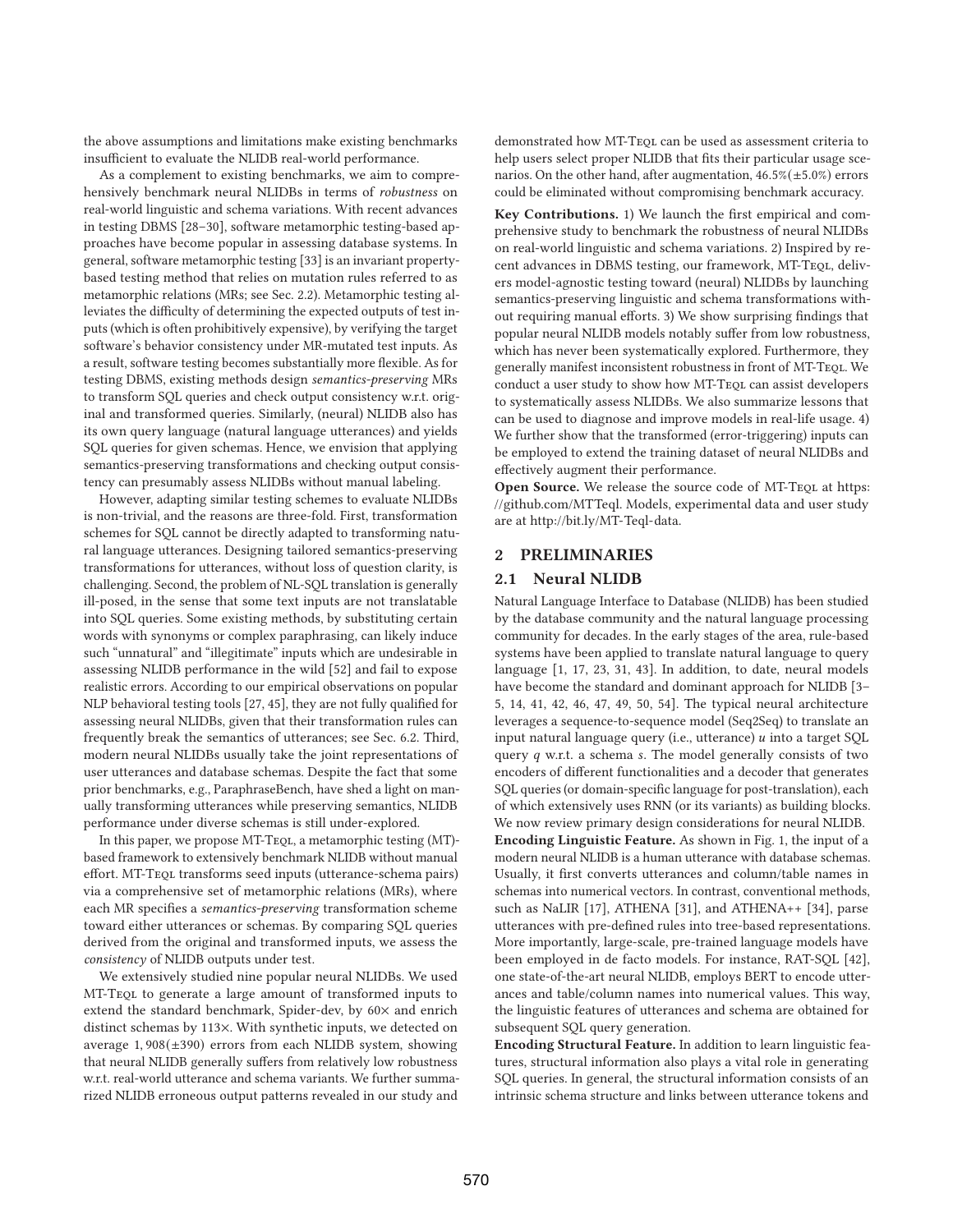

**Figure 1: Workflow of modern neural NLIDBs.**

schema entities. Schema structure generally includes relations between columns and tables, such as key constraints and column ownership. Compared with schema structure which is explicitly defined in inputs, schema linking is a major challenge to neural NLIDBs due to the diversity and ambiguity of natural language, which requires identifying associations between utterances and database entities, such as a table, column or even row value, as shown in Fig. 1. For a table or column, existing neural NLIDBs generally link them with simple string matching or embedding vector matching. To link a value in the database, i.e., an utterance token instance of a column, knowledge graphs and heuristics are employed to identify such relations. Different methods are used for neural NLIDBs to encode structural information. RAT-SQL and DuoRAT [32] leverage relation-aware transformers to learn different relations. Some recent advances also explore the use of graph neural network (GNN) models to learn these structural information, by treating the schemas as a graph. In particular, GNN models can help holistically encode schema entities, utterance questions, and their relations [2, 3, 5, 35, 36].

**Decoder.** A straightforward way is to generate queries sequentially from encoded representations by Seq2Seq models. However, given that SQL queries have syntax constraints, generating queries without controls would result in broken queries (e.g., incorrect grammar). A mature neural NLIDB would take the syntax rules of SQL queries into account. For instance, SyntaxSQLNet employs a set of sub-models to generate different clauses of a query and uses a super-model to coordinate these sub-models [49]. By doing so, the syntactical correctness of output queries is guaranteed.

In addition, instead of directly generating an SQL query, some methods opt to generate a succinct tree-based intermediate representation, e.g., AST (abstract syntax tree), and then post-translate it into a valid SQL query by pre-defined rules [14, 39]. These rules rely on some heuristics to fill in missing information to the intermediate representation and convert it into a well-formed SQL query, which circumvents complex reasoning over schemas on neural models. However, the heuristics could be tricky and do not always hold. For instance, SemQL, an intermediate representation of IRNet [14], assumes that table joining relies on the presence of an explicit foreign key constraint. Therefore, in some noisy scenarios where foreign keys are absent, these post-translations may not be able to provide coherent queries, compared with non-noisy cases.

# **2.2 Metamorphic Testing (MT)**

Determining the correctness of SQL queries generated by NLIDBs for arbitrary utterance-schema pairs generally requires humanannotated ground truth. In contrast, MT benchmarks testing targets

via **metamorphic relations** (**MRs**) without the need for groundtruth [6, 33]. Each MR denotes a general and usually invariant property of the testing targets. For instance, to test the implementation of  $sin(x)$ , instead of knowing the expected output of arbitrary floating-point input  $x$  (which requires considerable manual efforts), we assert whether the MR  $sin(x) = sin(\pi - x)$  always holds when arbitrarily mutating  $x$ . A bug in  $sin(x)$  is detected when input  $x$ and its mutation  $(\pi - x)$  induce inconsistent outputs. To date, MT has achieved major success in detecting bugs in DBMS [28–30] and NLP-related models [19, 27, 37]. To test DBMS with metamorphic relations, for instance, NoREC transforms a query into a nonoptimized form and compares whether the optimized query and non-optimized query induce identical outputs [28]. These metamorphic testing-based methods detect considerable logic bugs on welltested DBMS, e.g., MySQL and SQLite. Likewise, metamorphic relations are applied to generate test cases for NLP-related models. The evaluation results produced by metamorphic testing are deemed as a useful complement to accuracy on hold-out datasets [27] and also help identify considerable defects on commercial NLP software. Our research further leverages MT to benchmark (neural) NLIDBs without requiring manual effort. To this end, we define a comprehensive set of MRs to conduct semantics-preserving transformations toward natural language utterances and database schemas.

| <b>Algorithm 1: MT-TEQL</b>                                                                                                         |  |  |  |  |  |  |
|-------------------------------------------------------------------------------------------------------------------------------------|--|--|--|--|--|--|
| <b>Input:</b> NLIDB $M: \mathcal{U} \times \mathcal{S} \rightarrow \mathcal{Q}$ , seed utterance $u_0$ , seed schema s <sub>0</sub> |  |  |  |  |  |  |
| <b>Output:</b> error-triggering inputs $E = \{(u_1, s_1), \dots\}$                                                                  |  |  |  |  |  |  |
| $T \leftarrow \mathcal{MR}_1(u_0, s_0) \cup \cdots \cup \mathcal{MR}_n(u_0, s_0);$                                                  |  |  |  |  |  |  |
| $2 E \leftarrow \emptyset$                                                                                                          |  |  |  |  |  |  |
| 3 foreach $(u', s') \in T$ do                                                                                                       |  |  |  |  |  |  |
| 4   if $M(u', s') \neq M(u_0, s_0)$ then                                                                                            |  |  |  |  |  |  |
| 5   $E = E \cup \{(u', s')\}$                                                                                                       |  |  |  |  |  |  |
| 6<br>end                                                                                                                            |  |  |  |  |  |  |
| 7 end                                                                                                                               |  |  |  |  |  |  |
| $\bf s$ return $\bf E$ :                                                                                                            |  |  |  |  |  |  |

## **3 ASSESSING MODEL WITH MT-TEQL**

Alg. 1 depicts the overall workflow of MT-TEQL, where given seed utterance  $u_0$  and seed schema  $s_0$ , MT-TeQL first generates a collection  $T$  of transformed utterances and schemas based on a set of MRs (line 1). For each pair of transformed utterances and schemas  $(u', s')$ , MT-TEQL checks the consistency between queries derived from  $(u', s')$  and queries derived from  $(u, s)$  (line 4). If the consistency property is violated,  $(u', s')$  is marked as an error-triggering input (line 5), which will be collected for subsequent augmentation.

In contrast to Alg. 1, standard benchmarks usually compare the output of NLIDB with human-annotated ground truth. Inspired by DBMS metamorphic testing, MT-TEQL asserts the consistency between  $M(u, s)$  and  $M(u', s')$  (line 4), thus alleviating manual labeling. In addition, considering modern neural NLIDBs typically develop a joint understanding of utterances and schemas, MT-TEQL transforms both utterances and schemas with semantics-preserving MRs (line 1), while existing general-purpose NLP model testing tools can likely neglect certain errors as they only focus on text [27].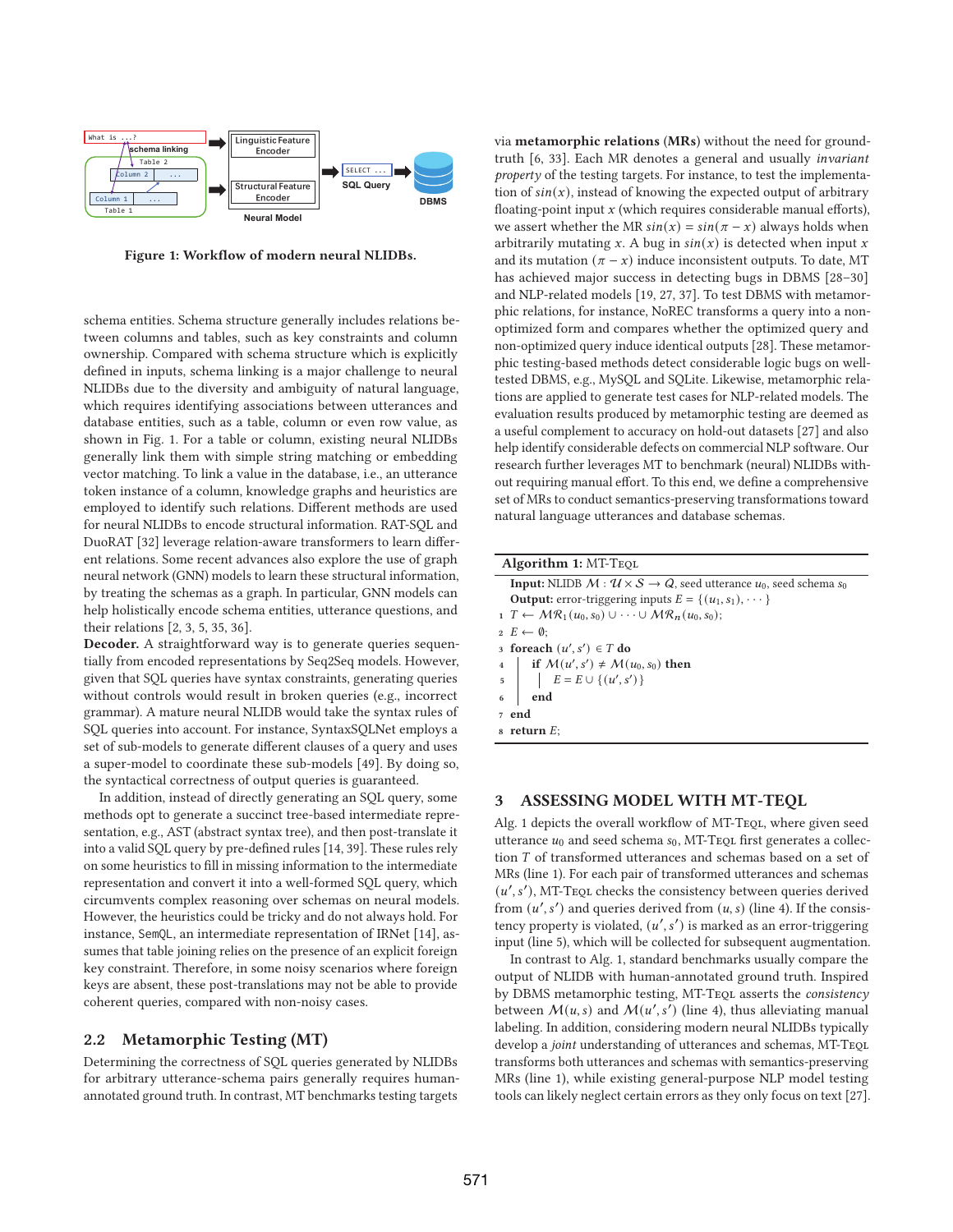**Table 1: Metamorphic relations in MT-Teql.**

| <b>Target</b> | <b>Metamorphic Relations (MRs)</b> |
|---------------|------------------------------------|
|               | Prefix Insertion                   |
| Utterance     | Prefix Removal                     |
|               | Prefix Substitution                |
|               | Synonym Substitution               |
|               | Normalization                      |
|               | Flattening                         |
|               | Opaque Key                         |
| Schema        | Table Shuffle                      |
|               | Column Shuffle                     |
|               | Column Removal                     |
|               | Column Renaming                    |
|               | Column Insertion                   |

**Table 2: Categorizations of frequently-used prefixes in typical NLIDB utterances.**

| <b>Type</b>                  | <b>Illustrative Examples</b> |
|------------------------------|------------------------------|
| Common Interrogative Prefix  | what is/are, which is/are    |
| Common Declarative Prefix    | tell me, return, find, list  |
| Special Interrogative Prefix | when, where, how many        |
| Special Declarative Prefix   | count                        |

While Alg. 1 illustrates the general workflow of MT-TEQL, designing a comprehensive set of semantics-preserving mutation strategies on utterances and schemas, while preserving the "legitimacy" of synthetic inputs, is challenging. In contrast to previous works, MT-Teql does not mutate inputs from an adversarial perspective (e.g., injecting typos or heavily paraphrasing), nor does MT-Teql break utterances/schemas into "untranslatable" forms [52]. As listed in Table 1, we instantiate a total of 12 MRs to systematically explore realistic defects from diverse assessment criteria.

# **3.1 Utterance Transformation**

Usually, utterances from users start with prefixes (e.g., "what is" and "tell me") and are followed by the real query body. We categorize frequently-used prefixes in utterances in Table 2. Here, common prefixes do not contain user intent while special prefixes can implicitly indicate some user intent (e.g., desired columns or aggregate functions). Observing that the choice or even the occurrence of common prefixes usually does not affect user intent, we design four MRs focusing on transforming prefixes in Table 2.

**Prefix Insertion+Removal (PI/PR).** In some cases, the occurrence of prefixes does not affect user intent. When an utterance starts from an explicit interrogative (either common or special) prefix, our first MR specifies inserting a common declarative prefix at the beginning. For example, "tell me what is the age of all singers?". Second, we observe that common prefixes do not give any information about the output query. Thus, the second MR specifies removing common prefixes. For example, "what is the age of all singers?"

**Prefix Substitution (PS).** Likewise, the choice of common prefixes before query body also does not affect user intents. Hence, we implement an MR to replace the prefix in an utterance with another prefix, e.g., "tell me what is the age of all singers?"

While the above MRs are relatively easy for humans to comprehend utterances' real intents, our experiments shows that they impose considerable challenges to modern NLIDBs (see Sec. 5.1).

By observing how natural language denotes aggregate functions via utterances, we further propose an MR focusing on replacing certain tokens in an utterance with their synonyms.

| Aggregate    | <b>Textual Indicator</b>               |
|--------------|----------------------------------------|
| MIN          | minimal, minimum, lowest, smallest     |
| MAX          | maximal, maximum, highest, largest     |
| <b>COUNT</b> | the (total) {number, count, amount} of |
| <b>SUM</b>   | the (total) {sum, amount} of           |
| AVG          | the {mean, average} of                 |

**Table 3: Illustrative mapping relations between aggregates and textual indicators.**

**Synonym Substitution (SS).** The choice of natural language to express an identical aggregate function should not change the corresponding SQL queries. The MR manipulates synonyms that indicate an identical aggregate function, e.g., "what is the number amount of singers?". Compared with general-purpose synonym substitution, our MR incorporates NLIDB domain knowledge to manipulate a collection of specific synonyms tailored for SQL language.

Table 3 reports illustrative mapping rules for **SS**. Overall, one aggregate function in the SQL language can be expressed in multiple ways. For instance, the last row in Table 3 specifies that "the mean of" can be replaced by "the average of" while retaining the derived aggregate function AVG. Hence, by replacing tokens grouped together (e.g., "minimal"  $\rightarrow$  "minimum"), the derived queries should retain the same aggregate functions, i.e., MIN.

Different aggregate functions may be expressed in the same form. For example, "the amount of" can denotes either COUNT or SUM aggregates in SQL (rows 4th and 5th in Table 3), relying on data type of corresponding columns. Thus, by replacing "the sum of" with "the amount of", NLIDBs need to consider the context to infer the correct aggregate. As such implicit indicators widely exist in practice, it is necessary to evaluate NLIDBs in this way.



**Figure 2: Original Schema.**

# **3.2 Schema Transformation**

As aforementioned, existing works generally evaluate NLIDBs by transforming natural language text [44]; nevertheless, given that utterances and database schemas are learnt jointly by modern neural NLIDBs, we identify the need to further transform database schemas to comprehensively explore potential defects.

Like MRs applied to natural language utterances, we strive to leverage a set of MRs to conduct semantics-preserving transformations on schemas. We propose eight MRs, which are carefully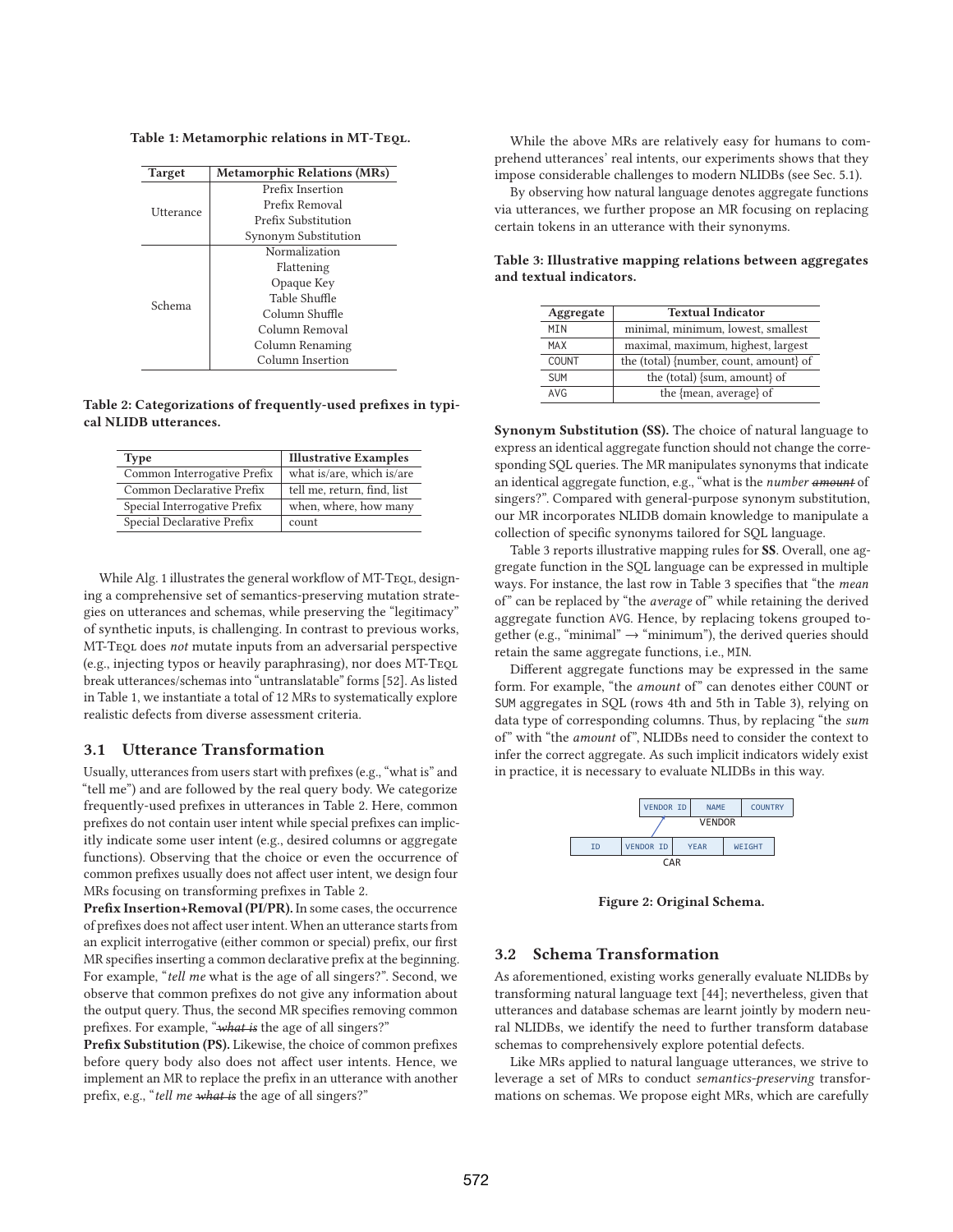

**Figure 3: Illustrative examples of schema-oriented MRs.**

designed to transform certain parts of schemas that do not change ground-truth query executions, e.g., adding extra table joining. Hence, NLIDBs are guaranteed to yield identical SQL queries.

We present illustrative examples of each schema-oriented MR in Fig. 3 (and the original schema in Fig. 2). Our observations on realworld schema variants show that users often decide to normalize some inter-dependent columns or denormalize two tables to boost performance. Also, users may not explicitly declare foreign key or primary key constraints. Furthermore, it is well known that tables/columns are stored in database without orders. Hence, the way we serialize schemas (i.e., table/column orders) as NLIDB inputs should not change outputs. However, changing orders generates database schema variants, which, as observed in our empirical study, can impose extra challenges on robustness of NLIDBs and stress the structural feature encoders. We further design four schema-level and four table-level semantics-preserving transformations.

**Normalization (NO).** Conducting normalization on columns that are irrelevant to associated utterances should not change output queries. In principle, it is feasible to employ well-established functional dependency mining algorithms [21] on the raw table content to pinpoint and normalize dependent columns. However, these algorithms are usually costly when we are mutating a large amount of tables to evaluate neural NLIDBs. Instead, as shown in Fig. 3, MT-Tequ launches a lightweight approach to extracting one unused column each time to form a new table with two columns (one original column and one linking column), and links the original table to the reference table with an explicit foreign key.

**Flattening (FL).** As a dual operation to normalization, we implement an MR to flatten a table if there exists an explicit foreign key constraint. To do so, MT-Teql piggybacks a reference table to the main table and drops the reference table. This way, we effectively change schema structure while retaining high-level semantics.

**Opaque Key (OK).** Explicit foreign key constraints and primary key constraints could give hints for models to perform table joining. However, in practice, explicit key constraints are not always available due to various reasons (e.g., performance considerations). Though key constraints can be used as an indicator for table joining, plausible NLIDBs are expected to make consistent inference no matter an explicit key constraint exists or not, as key constraints may be absent in the real world. As shown in Fig. 3, the explicit foreign key constraint between CAR. VENDOR\_ID and VENDOR. VENDOR\_ID is removed and it is still feasible to infer their dependency based on the linguistic feature of column names and table names.

**Table Shuffle (TS).** While tables are theoretically unordered in the database systems, they need to be "serialized" by some orders before being fed to NLIDBs [50]. Therefore, we check if the specific order of tables in the NLIDB input would induce output changes to stress the NLIDBs. In Fig. 3, MT-TeQL implements an MR to randomly shuffle tables within a schema and assert query consistency.

Above MRs manifest holistic transformations on the entire schema. We further design four MRs to perform table-level transformations. **Column Shuffle (CS).** Like **TS**, how columns are fed to NLIDBs should not induce inconsistent queries. MT-TEQL implements an MR to randomly shuffle columns within a table.

**Column Removal+Renaming (CRm/CRn).** The name or occurrence of an irrelevant column should not incur inconsistent outputs. If one column is not used in the ground-truth query, MT-TEQL implements two MRs to change its name with some synonyms (e.g., "country"  $\rightarrow$  "location" in the "Column Renaming" diagram in Fig. 3) or simply drop that column.

**Column Insertion (CI).** By querying the knowledge graph [38], we may know what attribute the object indicated by the table may have. As shown in the "Column Insertion" diagram in Fig. 3, MT-Teql extends the schema by inserting an extra column named ENGINE\_ID in the CAR table, since the knowledge graph returns a "has-a" edge between "car" and "engine.", denoting an owner relationship. However, dependency on external knowledge graph may result in unrealistic insertion. For instance, knowledge graph may suggest a person has a head, while "head" is not likely to be a column of a "person" table used in daily scenarios (e.g., for class rosters). To practically enhance the realism of the mutated schemas, we only consider "high-weight" edges in the knowledge graph to extract highly-correlated items and allow users to cross-validate the inserted column in other similar tables in the dataset. Nevertheless, since this scheme is used to stress NLIDBs, we anticipate NLIDBs should retain consistency even if an "unusual" column is inserted.

**Discussion.** Some transformations proposed in this section are "semantics-preserving" only with respect to particular utterances. For instance, to use the **NO** scheme for schema normalization, we need to first decide columns that are irrelevant to a particular utterance; mutating other utterance-related columns will presumably lead to generating a different SQL query. Despite the potential limits, we show that such transformations are sufficient to expose a large volume of neural NLIDB inconsistencies.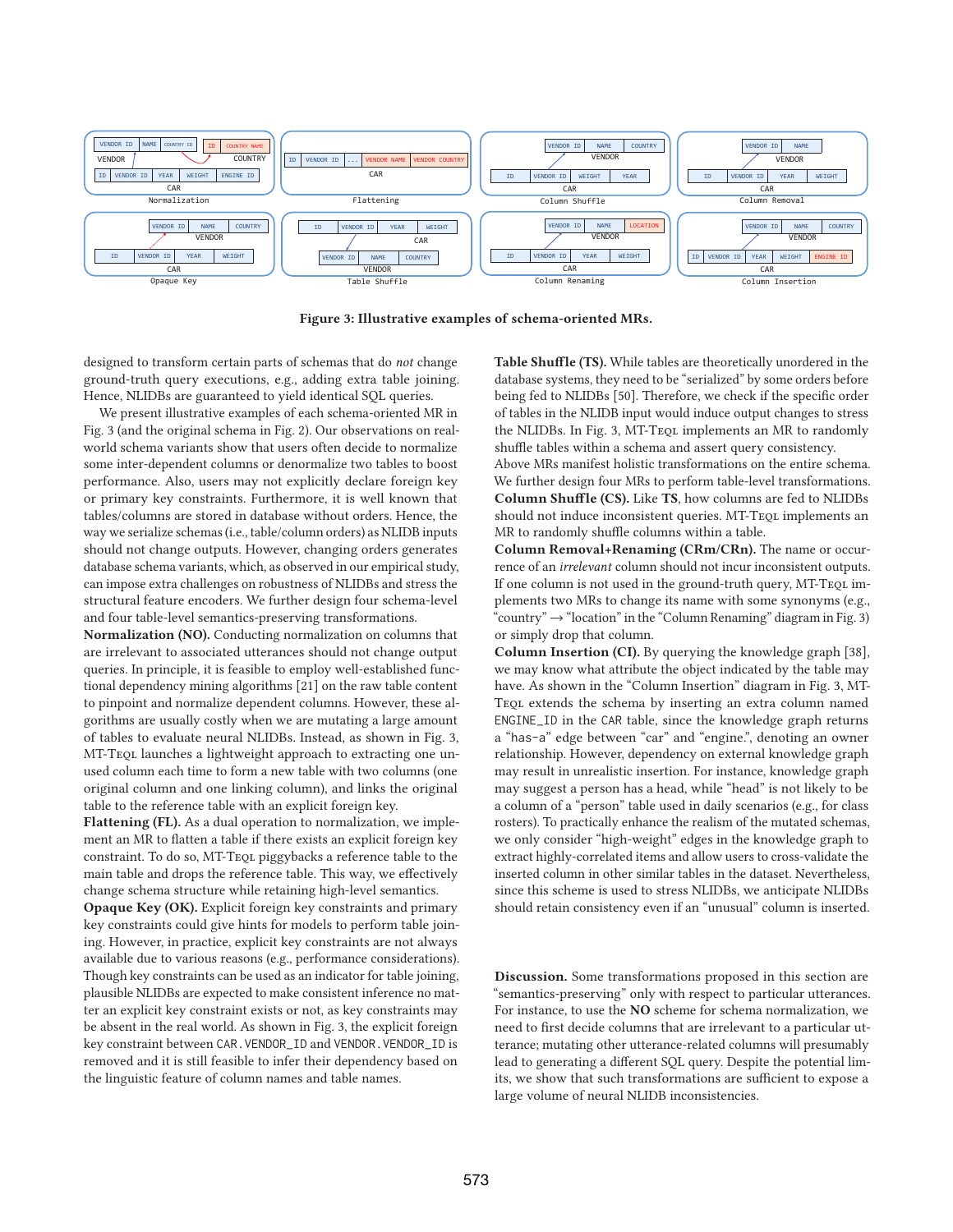**Table 4: Information of our reproduced neural NLIDBs. Acc is accuracy measured on Spider-dev.**

| <b>NLIDB</b>      | <b>Linguistic Encoder</b> | <b>Structural Encoder</b> | Acc  |
|-------------------|---------------------------|---------------------------|------|
| SyntaxSQLNet      | GloVe [22]                | Column Sequence           | 22.4 |
| SyntaxSQLNet+aug  | GloVe [22]                | Column Sequence           | 25.8 |
| <b>IRNet</b>      | GloVe                     | Column Sequence+Linking   | 52.8 |
| <b>GNN</b>        | <b>Bi-LSTM</b>            | Schema Graph              | 45.0 |
| GlobalGNN+Linking | BERT-base [10]            | Schema Graph+Linking      | 54.9 |
| RAT-SOL           | GloVe                     | Relation Encoding+Linking | 53.5 |
| DuoRAT (a)        | GloVe                     | Relation Encoding+Linking | 52.5 |
| DuoRAT (b)        | BERT-base                 | Relation Encoding+Linking | 51.0 |
| DuoRAT (c)        | <b>BERT-large</b>         | Relation Encoding+Linking | 63.2 |

# **4 AUGMENTATION**

In the case of neural NLIDBs, it is generally acknowledged that test cases for desired properties in machine learning models can be used for retraining models to improve the desired properties [40]. Our MRs can induce a large volume of synthetic utterances and schemas  $(60 \times$  compared with the original dataset). We also confirm that these generated synthetic inputs are well-formed and valid (see Sec. 5.1). Nevertheless, despite the promising results, it would be extremely time-consuming, if at all possible, for retraining neural NLIDBs using such a large amount of synthetic input. Hence, this section introduces two widely-used sampling methods and proposes an error-aware sampling method to reduce computational overhead and practically augment neural NLIDBs.

Random Sampling (RS). Suppose we have *m* synthetic test cases derived from the training dataset of *n* samples (where  $m \gg n$ ), the random sampling  $(RS)$  scheme randomly picks  $n$  test cases from those  $m$  synthetic data. We then extend the training set of  $n$  samples with those  $n$  randomly picked samples. This way, the training cost should not be notably increased by only doubling the size of the training dataset.

**Stratified Sampling (SS).** To amplify MRs that are only applicable to a small amount of data (see Table 6 in Sec. 5.1), Stratified Sampling (SS) first samples  $min(m_i, n/k)$  test cases using each MR, where  $m_i$ is #cases synthesized using this MR and  $k$  is #MRs we have ( $k$  is 12 according to Table 1). In case  $\sum_{i=1,\dots,k} \min(m_i, n/k) < n$ , Stratified Sampling further randomly samples  $n - \sum_{i=1,\dots,k} \min(m_i, n/k)$ inputs from the remaining test cases.

**Adaptive Sampling (AS).** Given that NLIDBs can have errors, one might wonder about the feasibility of using error-triggering inputs for augmentation. However, we note that the total amount of error-triggering inputs are not comparable to the size of the standard training dataset, due to overfitting issues on the training set. Hence, augmentation with only error-triggering inputs is not realistic. Instead, we design Adaptive Sampling (AS), as a practical error-aware sampling scheme. In particular, we first randomly split the standard training set in ten folds forming a nine-fold training set  $S_t$  and a one-fold validation set  $S_v$ . An NLIDB  $M_0$  is then trained on  $S_t$  using half of the standard training epochs. Then, we transform test cases in  $S_v$  using our MRs, and evaluate  $M_0$  in terms of its error rate  $r_i$  (see for Sec. 5 the definition of  $r_i$ ) using the synthetic test cases generated by each MR. We then normalize  $r_i$  to  $\hat{r}_i$  such that  $\sum \hat{r}_i = 1$ . Then, similar to SS, we sample  $\min(m_i, \hat{r}_i n)$  test cases from the synthetic data set generated by each MR and further sample from the remaining test cases to obtain a total of  $n$  cases. We

re-train NLIDB  $M_0$  with  $n$  original inputs and those  $n$  new inputs sampled under the awareness of errors.

# **5 EXPERIMENTS**

Sec. 5.1 assesses the quality of the MT-TEQL-generated utterance and schema variants. These utterance/schema inputs are used to evaluate neural NLIDBs in Sec. 5.2. We then investigate erroneous cases found in Sec. 5.2, and summarize typical error patterns in Sec. 5.3. To demonstrate the versatile usage of MT-TEQL outputs, a user study in Sec. 5.4 shows that MT-Teql can help developers to differentiate and assess NLIDB models. Furthermore, Sec. 5.5 leverages MT-Teql to extend the training dataset of neural NLIDBs and enhance their robustness. In what follows, we first discuss the experiment setup.

Dataset. While MT-TEQL is capable of testing NLIDBs with unlabeled data, we synthesize our test cases from Spider-dev [50], which is widely used in practice. In terms of augmentation, we synthesize training data from Spider-train. Using the Spider dataset also allows us to compare the accuracy of augmented NLIDBs.

**NLIDBs under Testing.** We follow the official instructions to reproduce NLIDB implementations which are summarized in Table 4. We reproduce nine NLIDBs [2, 3, 5, 14, 32, 42, 49] for evaluation, which feature diverse natural language encoders and schema learning modules and, presumably, manifest distinct defects in front of different MRs.

**NLIDBs with Augmentation.** We use techniques presented in Sec. 3 for NLIDB augmentation with test cases synthesized from Spider-train. Therefore, there is no overlap between test data (which is derived from Spider-dev) and training data. We design three extra groups (i.e.,  $RS^{+}$ ,  $SS^{+}$  and  $AS^{+}$ ) for a fair comparison that sample more synthetic data and make the size of its augmented training set equal to "SyntaxSQLNet+aug" [49].

**Evaluation Metrics.** Three metrics are used in our evaluation, namely, naturalness, error rate, and accuracy. **Naturalness** is defined as the fluency score of an utterance. It is constructed from a large-scale human corpus and is useful to quantify grammatical correctness and coherence of synthetic texts without manual effort. We refer readers to [13] for the detailed definition. **Error Rate** is defined as  $r_i = \frac{\sum \mathbb{1}_{eval(M(u,s),M(u',s'))}}{|S|}$ , where  $eval(\cdot, \cdot)$  checks the equivalence of SQL queries yielded by  $M(u, s)$  and  $M(u', s')$ ; and  $|S|$  denotes the size of transformed input. Aligned with previous works [50], we use exact set matching (EM) for equivalence checking. We follow conventions to report NLIDB **Accuracy** on a standard benchmark (i.e., Spider-dev in our experiment).

## **5.1 Comprehensiveness and Naturalness**

As shown in Table 6, MT-TEQL synthesizes a considerable amount of utterance-scheme pairs based on each MR. We also report that Prefix Removal (PR) and Synonym Substitution (SS) are highly subject to the structure of utterances, which result in a smaller amount of generated utterance-scheme pairs.

**Comprehensiveness.** We report the statistics of popular NLIDB benchmarks in Table 5. For those datasets that contain a training set and a test (or dev) set, we only pick the test (or dev) set, since they are used by previous works to benchmark NLIDBs [44]. We also deem the comparison as fair, because MT-TEQL generates its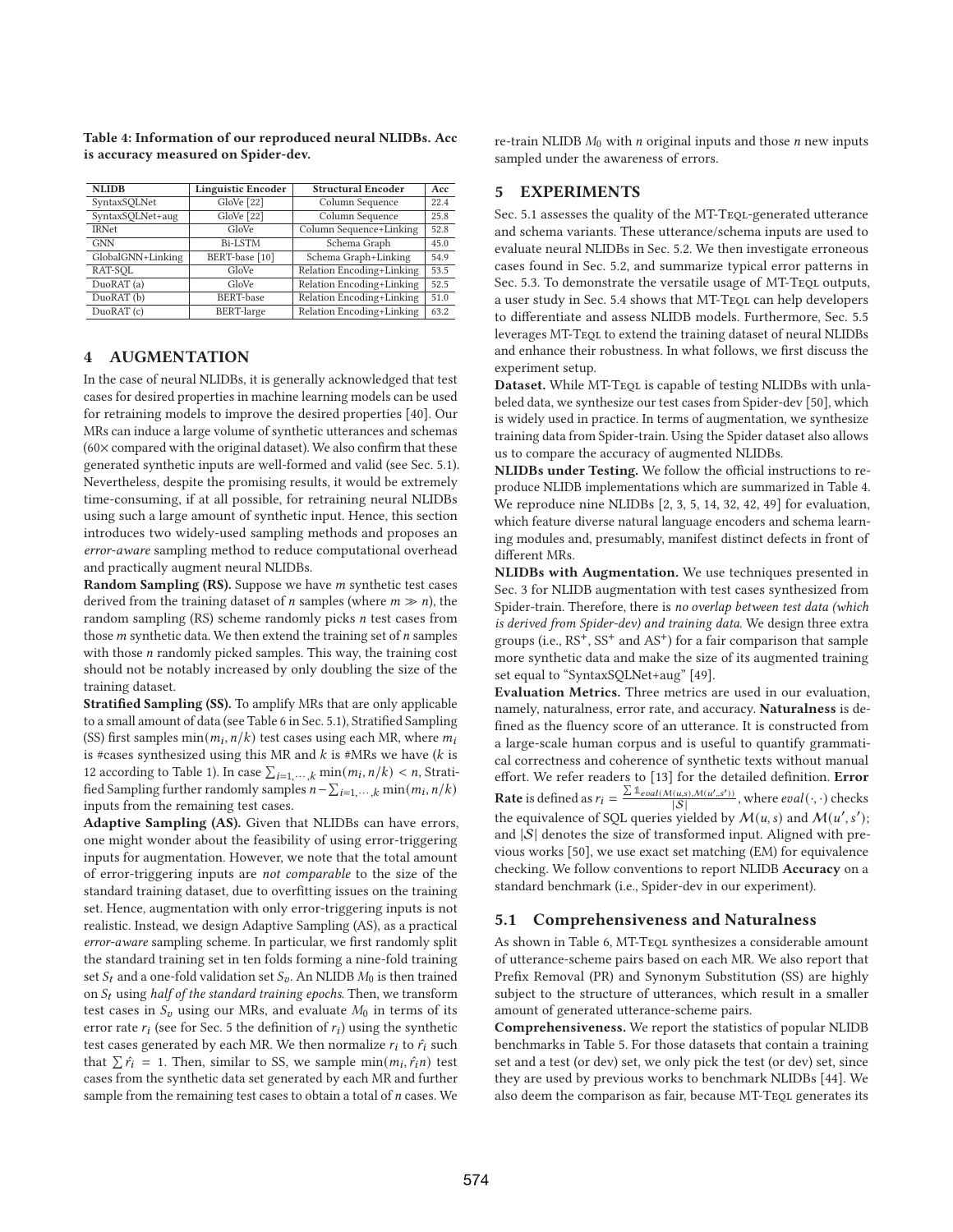| <b>Dataset</b>                  | <b>Schema Domain</b> | Query Type   | Method         | #Utterance | #Schema      | #Table per Schema | <b>Naturalness</b> |
|---------------------------------|----------------------|--------------|----------------|------------|--------------|-------------------|--------------------|
| WikiSQL-dev [54]                | Cross-domain         | Single-table | crowdsourcing  | 8,421      | 2630         |                   | 0.143              |
| WTO-test [16]                   | Cross-domain         | Single-table | crowdsourcing  | 2.955      | 2102         |                   | N/A                |
| GeoQuery-dev [11, 15, 51]       | Single-domain        | Cross-table  | hand-crafted   | 49         |              |                   | 0.144              |
| ATIS-dev [8, 11, 15]            | Single-domain        | Cross-table  | hand-crafted   | 486        |              | 25                | 0.133              |
| <b>MAS</b> [17]                 | Single-domain        | Cross-table  | hand-crafted   | 194        |              | 8                 | 0.128              |
| FIBEN <sup>[34]</sup>           | Single-domain        | Cross-table  | hand-crafted   | 300        |              | 152               | 0.127              |
| ParaphraseBench [44]            | Single-domain        | Single-table | hand-crafted   | 399        |              |                   | 0.145              |
| Spider-dev [50]                 | Cross-domain         | Cross-table  | hand-crafted   | 1.034      | 20           | 4.05              | 0.155              |
| Spider-Realistic <sup>[9]</sup> | Cross-domain         | Cross-table  | hand-crafted   | 508        | $\approx 20$ | $\approx 4.05$    | N/A                |
| MT-TEOL                         | Cross-domain         | Cross-table  | auto-generated | 62,430     | 2,273        | 4.97              | 0.148              |

#### **Table 5: Comparison of NLIDB benchmarks.**

**Table 6: Distribution of (transformed) inputs of each MR.**

| <b>MR</b>            | $#$ Inputs | <b>MR</b>        | # Inputs |
|----------------------|------------|------------------|----------|
| Prefix Insertion     | 6,370      | Opaque Key       | 3,697    |
| Prefix Removal       | 199        | Table Shuffle    | 2,575    |
| Prefix Substitution  | 8.266      | Column Shuffle   | 6,675    |
| Synonym Substitution | 639        | Column Removal   | 8,707    |
| Normalization        | 8.707      | Column Renaming  | 11,775   |
| Flattening           | 2,018      | Column Insertion | 2,802    |
| Total                | 62,430     |                  |          |

benchmark from Spider-dev. Table 5 categorizes benchmarks by schema domains and query types. Cross-domain benchmarks denote the schemas collected from various domains. For instance, WikiSQL collects schemas from Wikipedia web tables, which cover multiple domains. In contrast, GeoQuery only uses an identical schema about geography information for all queries in the benchmark. Cross-table benchmarks denote that the SQL queries may have joining operations to connect different tables within a schema. For WikiSQL, since its schemas are derived from standalone web tables, all queries only retrieve data from one single table. Among all these benchmarks, only Spider, Spider-Realistic and MT-TEQL are cross-domain cross-table benchmarks, which indicate a practical and challenging setting.

MT-Teql synthesizes 62,430 utterance-schema pairs from 1,034 data samples in Spider-dev [50]. As shown in Table 5, the size of the MT-Teql testcase surpasses other benchmarks by orders of magnitude. In addition, MT-TEQL synthesizes considerable distinct cross-table schemas compared with other benchmarks, which can presumably uncover more defects.

**Naturalness.** As previously mentioned, instead of heavily transforming utterances (e.g., replacing certain words with typos) which likely induce ill-formed utterances, we aim to synthesize natural utterances whose incurred errors likely denote real-world defects that normal users frequently encounter. That is, we advocate naturalness as an important metric to assess the quality of synthetic utterances. We follow [19, 26] to evaluate the naturalness of synthetic utterances and report the naturalness in Table  $5<sup>1</sup>$  In Suppl. Material [18], we empirically illustrate that the employed naturalness score aligns well with human perception. MT-TEQL synthetic utterances exhibit comparable naturalness with hand-crafted Spider-dev utterances

and even better than other benchmark datasets. Based on our observations, ParaphraseBench paraphrases utterances with uncommon phrases (e.g., "whose age is  $15" \rightarrow$  "are exactly as old as  $15"$ ), which induces relatively unnatural utterances. Some benchmarks, such as MAS and FIBEN, exhibit relatively low naturalness. We inspect the utterances with the low naturalness of these benchmarks and report that many utterances are grammatically incorrect. For instance, an utterance in FIBEN states "find all stocks has a last traded value Greater than 1500."



**Figure 4: Cumulative distributions of naturalness.**

Fig. 4 further reports the cumulative naturalness distributions of utterances in Spider-dev, ParaphraseBench and MT-TEQL. Particularly, in the bottom 25%, the naturalness distributions of Spider-dev utterances and utterances generated by MT-TEQL are very close, illustrating promising results that our MRs do not notably impede the readability of worse-case utterances in the original dataset. MT-Teql synthesized utterances manifest comparable naturalness compared with other hand-crafted benchmarks. It also generally outperforms WikiSQL, a crowdsourced benchmark, on naturalness.

## **5.2 Assessing NLIDB Inconsistency**

We evaluate the reproduced NLIDBs in Table 4 with utteranceschema pairs synthesized by MT-Teql. We report the error rate of NLIDBs in Table 7. Overall, MT-TEQL successfully finds erroneous predictions (1, 908(±380)) from all the evaluated NLIDBs. We interpret that utterance MRs are all highly effective to expose defects with an average error rate of 9.5%. **SS** is particularly effective, given its high flexibility in perturbing natural language

 $1$ We only consider synthetic utterances in MT-TEQL for naturalness evaluation. We do not evaluate the naturalness of WTQ-test and Spider-Realistic since they are not publicly available at the time of writing.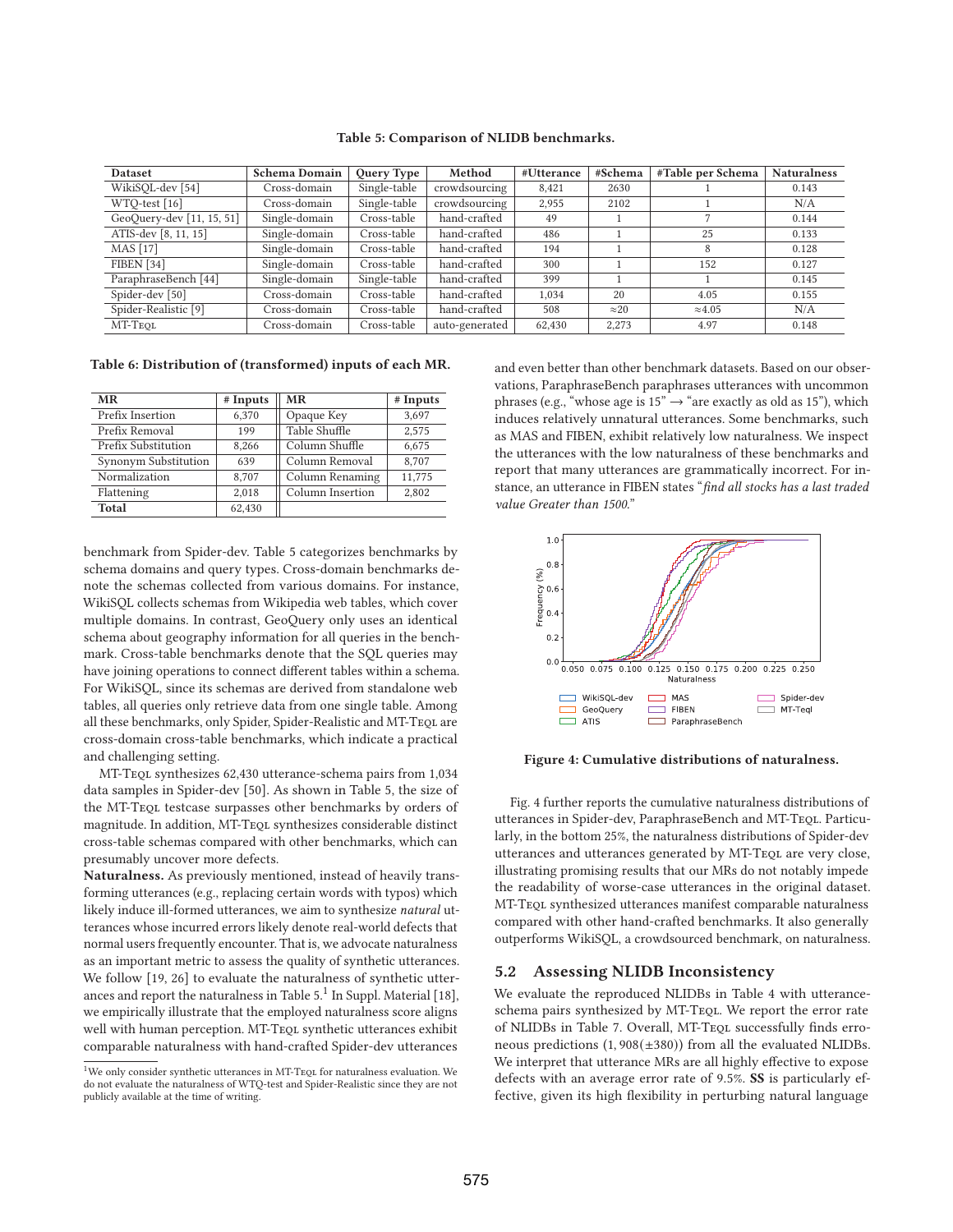**Table 7: Error rate of NLIDBs. PI: Prefix Insertion; PR: Prefix Removal; PS: Prefix Substitution; SS: Synonym Substitution; NO: Normalization; FL: Flattening; OK: Opaque Key; TS: Table Shuffle; CS: Column Shuffle; CRm: Column Removal; CRn: Column Renaming; CI: Column Insertion.**

| <b>NLIDB</b>      | PI  | PR   | PS  | SS   | N <sub>0</sub> | FI. | OK  | <b>TS</b> | $\mathbf{C}\mathbf{S}$ | CRm | CRn | CI  | All |
|-------------------|-----|------|-----|------|----------------|-----|-----|-----------|------------------------|-----|-----|-----|-----|
| SyntaxSQLNet      | 8.2 | 8.0  | 6.7 | 13.3 | 2.4            | 2.7 | 1.3 | 2.1       | 1.1                    | 1.5 | 1.7 | 0.8 | 3.2 |
| SyntaxSQLNet+aug  | 9.2 | 3.5  | 8.2 | 16.7 | 2.1            | 2.2 | 1.4 | 2.3       | 1.1                    | 1.4 | 1.6 | 1.1 | 3.4 |
| <b>IRNet</b>      | 7.5 | 11.2 | 7.0 | 37.8 | 2.4            | 6.6 | 5.2 | 2.8       | 2.1                    | 2.1 | 1.6 | 2.1 | 4.0 |
| <b>GNN</b>        | 4.6 | 5.5  | 3.4 | 25.4 | 3.4            | 4.3 | 5.3 | 0.0       | 0.0                    | 1.0 | 0.5 | 0.2 | 2.4 |
| GlobalGNN+Linking | 4.0 | 7.5  | 3.3 | 18.3 | 5.8            | 6.9 | 6.1 | 0.4       | 0.2                    | 2.9 | 1.1 | 3.0 | 3.2 |
| RAT-SOL           | 2.4 | 5.0  | 2.6 | 21.8 | 3.0            | 4.9 | 3.8 | 0.2       | 0.04                   | 1.3 | 0.7 | 0.0 | 1.9 |
| DuoRAT (a)        | 4.7 | 6.0  | 4.6 | 29.9 | 2.5            | 5.9 | 6.1 | 1.0       | 0.1                    | 2.0 | 1.0 | 0.6 | 2.9 |
| DuoRAT(b)         | 3.5 | 2.5  | 4.4 | 14.1 | 2.5            | 6.5 | 5.0 | 2.0       | 0.2                    | 2.5 | 0.9 | 1.2 | 2.7 |
| DuoRAT (c)        | 5.0 | 8.0  | 4.3 | 12.4 | 5.3            | 7.0 | 3.4 | 4.8       | 2.1                    | 4.8 | 1.4 | 1.8 | 3.8 |
| Average           | 5.5 | 6.4  | 4.9 | 21.1 | 3.3            | 5.2 | 4.2 | 1.7       | 0.8                    | 2.1 | 1.2 | 1.2 | 3.1 |

utterances, of which 21% transformed utterances trigger errors. Relatively mundane prefix-oriented transformations (i.e., **PI**, **PR**, and **PS**), which impose easy challenges for humans, are also effective for testing NLIDBs (on average 5.6%). Schema-based transformations also achieve reasonable performance with an average error rate of 2.5%. **NO**, **FL** and **OK**, by manipulating the holistic structure of schema, are more useful at triggering errors (4.2%). In contrast, **TS**, **CS**, **CRm**, **CRn** and **CI**, which are generally trivial for humans, still induce certain errors (1.4%).

For NLIDB-wise comparison in Table 7, we see that the performance of NLIDBs is largely influenced by the design of NLIDBs (e.g., specific natural language encoders and schema learning modules as shown in Table 4), which is aligned with our intuition. For example, SyntaxSQLNet and IRNet use the sequences of columns as input and are generally more sensitive to **TS** and **CS**. In contrast, the other NLIDBs learn from schema structural features (e.g., graphbased method and relation encoding) and become more resilient to these MRs. We also observe that the adopted natural language encoders can induce distinct errors in terms of **SS**. For example, DuoRAT (a) uses GloVe to encode utterances and has 2.4× more errors on **SS** compared with its variant, DuoRAT (c), which uses BERT-large as the natural language encoder. It is also difficult for NLIDBs to overcome schema-related MRs. As shown in Table 7, while GNN-based methods (i.e., GNN and GlobalGNN+Linking) are almost resilient to **TS** and **CS**, holistic structural changes (e.g., **NO**) can still impose considerable challenges.

We view Table 7 illustrates the strength of MT-TEQL by exposing numerous defects from well-trained neural NLIDBs. By applying MT-Teql as assessment criteria, developers can obtain finer-grained diagnosis to NLIDB and allow them to further improve it on specific criteria, compared to the standalone accuracy on hold-out datasets. **Lessons.** Overall, our studies show that high benchmark accuracy does *not* necessarily indicate better robustness. As illustrated in Table 4 and Table 7, models with high accuracy do not necessarily induce better consistency (robustness). We interpret that, for gaining high accuracy on the standard benchmark, models inevitably learn more fine-grained information from both utterances and schemas, which become sensitive to subtle changes in the meantime. For instance, DuoRAT (c) encodes structural information in a finergrained manner (vs. RAT-SQL). Therefore, while it achieves higher standard accuracy, its robustness downgrades simultaneously.

In addition, we find that powerful pretraining techniques may be resilient to linguistic variations. As shown above, BERT-large has a better capability of capturing user intents from noisy utterances generated by Synonym Substitution. Hence, we interpret that powerful pretraining techniques, which are customized for NLIDB, may provide a normalized "embedding" of utterances for the follow-up layers to proceed, thus achieving higher robustness in terms of linguistic variations. It is worth noting that task-oriented pretraining techniques already show effectiveness in boosting accuracy [9, 48].

Furthermore, we presume that it is generally hard for models to capture schema invariance. Given the flexibility of schema design, it is non-trivial for models to comprehend and be robust to such variations. For instance, although GNN-based methods (i.e., GNN and GlobalGNN+Linking) manifest high robustness toward Table Shuffle and Column Shuffle, more holistic structural changes (e.g., Normalization) can still impose challenges. Hence, we envision that data augmentation techniques can mitigate the issue by training models on diverse schemas, as we show in Sec. 5.5.

**Table 8: Empirical distribution of error types.**

| <b>Error Type</b>  | # Errors | <b>Error</b> Type | # Errors |
|--------------------|----------|-------------------|----------|
| Column Prediction  | 101      | Table Joining     | 171      |
| Aggregate Function | 77       | Complex Query     | 48       |
| Operator           |          | Others            | 30       |

# **5.3 Error Analysis**

We manually checked 500 pairs of errors and we present the error type distribution in Table 8. We also notice that there are no false negative cases in the errors and presume the overall false negative should be lower than error cases reported by standard metrics. For example, it is reported that exact set matching has a 2.5% false negative rate on average and 8.1% in the worst case [53]. In the following, we discuss five major sources of errors with representative cases in Table 9 and Fig. 5, corresponding to utterance-related and schema-related error cases, respectively. They are derived by transforming the Singer, Pet, Car schemas in the Spider-dev set or transforming utterances associated with these schemas. In Table 9, we report the original and transformed utterances and corresponding SQL queries, respectively. In Fig. 5, we present the SQL query derived from the transformed schemas (Pred@T) and the query derived from the original schemas (Pred@O), accordingly.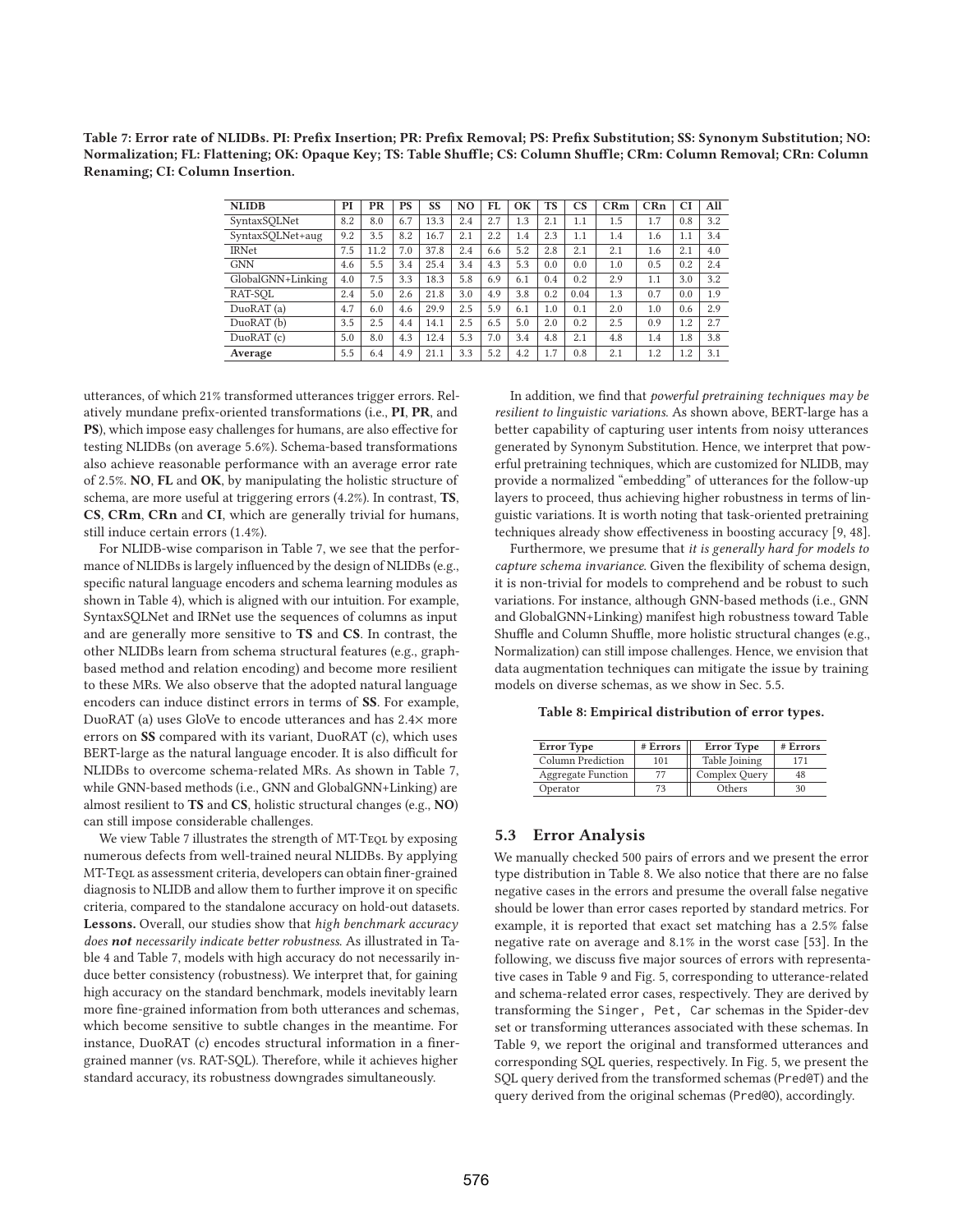

**Figure 5: Schema-related errors. Foreign key constraints are annotated by arrows. Transformations are in red and errors are in green. Pred@T denotes the prediction on the transformed inputs and Pred@O denotes the prediction on the original inputs.**

Table 9: Utterance-related error cases. u, u' denote original and transformed utterances. q, q' represent SQL queries generated from u and u', respectively.

| MR        | <b>Utterance and SQL Query</b>                                                                                                                                                                                                                                                                                                                                                                                        |
|-----------|-----------------------------------------------------------------------------------------------------------------------------------------------------------------------------------------------------------------------------------------------------------------------------------------------------------------------------------------------------------------------------------------------------------------------|
| PI        | $u =$ what is the model for the car with a weight smaller than the average?<br>$q =$ SELECT CarName. Model FROM CarName JOIN [] WHERE<br>CarData.Weight < (SELECT avg(Weight) FROM CarData)<br>$u'$ = return what is the model for the car with a weight smaller than the<br>average?<br>$q'$ = SELECT ModelList. Model FROM ModelList JOIN [] WHERE<br>CarData.Weight < (SELECT Model FROM CarName)                  |
| <b>PR</b> | $u =$ what is the year that had the most concerts?<br>$q =$ SELECT Year FROM concert GROUP BY Year ORDER BY count(*)<br>DESC LIMIT 1<br>$u = \frac{w}{\text{that}}$ is the year that had the most concerts?<br>$q =$ SELECT SongReleaseYear FROM singer GROUP BY<br>SongReleaseYear ORDER BY count(*) DESC LIMIT 1                                                                                                    |
| <b>PS</b> | $u =$ show countries where a singer above age 40 and a singer below<br>30 are from<br>$q =$ SELECT Country FROM singer WHERE Age > value INTERSECT<br>SELECT Country FROM singer WHERE Age < value<br>$u'$ = let me know countries where a singer above age 40 and a singer<br>below 30 are from<br>$q'$ = SELECT Song_Name FROM singer WHERE Age > value INTERSECT<br>SELECT Song_Name FROM singer WHERE Age < value |
| <b>SS</b> | $u =$ Find the number of pets whose weight is heavier than 10.<br>$q =$ SELECT count(*) FROM Pets WHERE weight > value<br>$u'$ = Find the amount of pets whose weight is heavier than 10.<br>$q'$ = SELECT weight FROM Pets WHERE weight > value                                                                                                                                                                      |

**Column Predictions.** As shown in **PS** of Table 9, the NLIDB is misled to choose an incorrect column Song\_Name instead of Country, even though the correct column name is explicitly referred to in the utterance. In contrast, as reported by the error analysis on the standard dataset [14], most column prediction errors are due to the fact that the ground-truth column names are not explicitly (or merely

partially) mentioned in the utterances. Similarly, after shuffling table orders or removing an irrelevant column, the predicted columns become inconsistent in "Table Shuffle" and "Column Removal" of Fig. 5. According to our observation, column prediction errors not only exist in the SELECT clause, but also occur in the GROUP BY and ORDER BY clauses. According to our manual study of 500 errors, erroneous column predictions account for 20.2% of errors.

**Aggregate Function.** Among 500 manually checked errors, we report that 15.4% of errors are caused by incorrect aggregate functions. As discussed in Sec. 3.2, changing aggregate function indicators can impose challenges to NLIDBs. For instance, in **SS** of Table 9, by replacing "number of" with "amount of", the NLIDB under test fails to comprehend the transformed utterance and uses an aggregate function count  $(*)$  in  $q'$ .

**Operator.** Predicting operators is a major step towards identifying intended contents. Our study on the 500 erroneous cases reports that 14.6% of errors are due to incorrect operator predictions. For example, a >= operator may be mistakenly predicted as =. As shown in the "Flattening" case in Fig. 5, some irreverent changes in schema structure can result in an incorrect prediction on the operator in the WHERE clause. Besides, we also observe errors in the HAVING clauses of the group-by operation. Overall, our manual study shows that such erroneous operators widely exist in almost all MRs.

**Table Joining.** Linking multiple tables in one query is challenging for NLIDBs and is a major cause of errors (34.2%). As an important table joining indicator, foreign key constraints help NLIDBs link two tables to a large degree. Without explicit foreign key constraints in the schema, NLIDBs may lack the guidance to link two tables. As shown in the "Opaque Key" case of Fig. 5, though the NLIDB captures the need for table joining, it fails to make predictions on the joining condition (i.e., the ON clauses). Besides "Opaque Key", our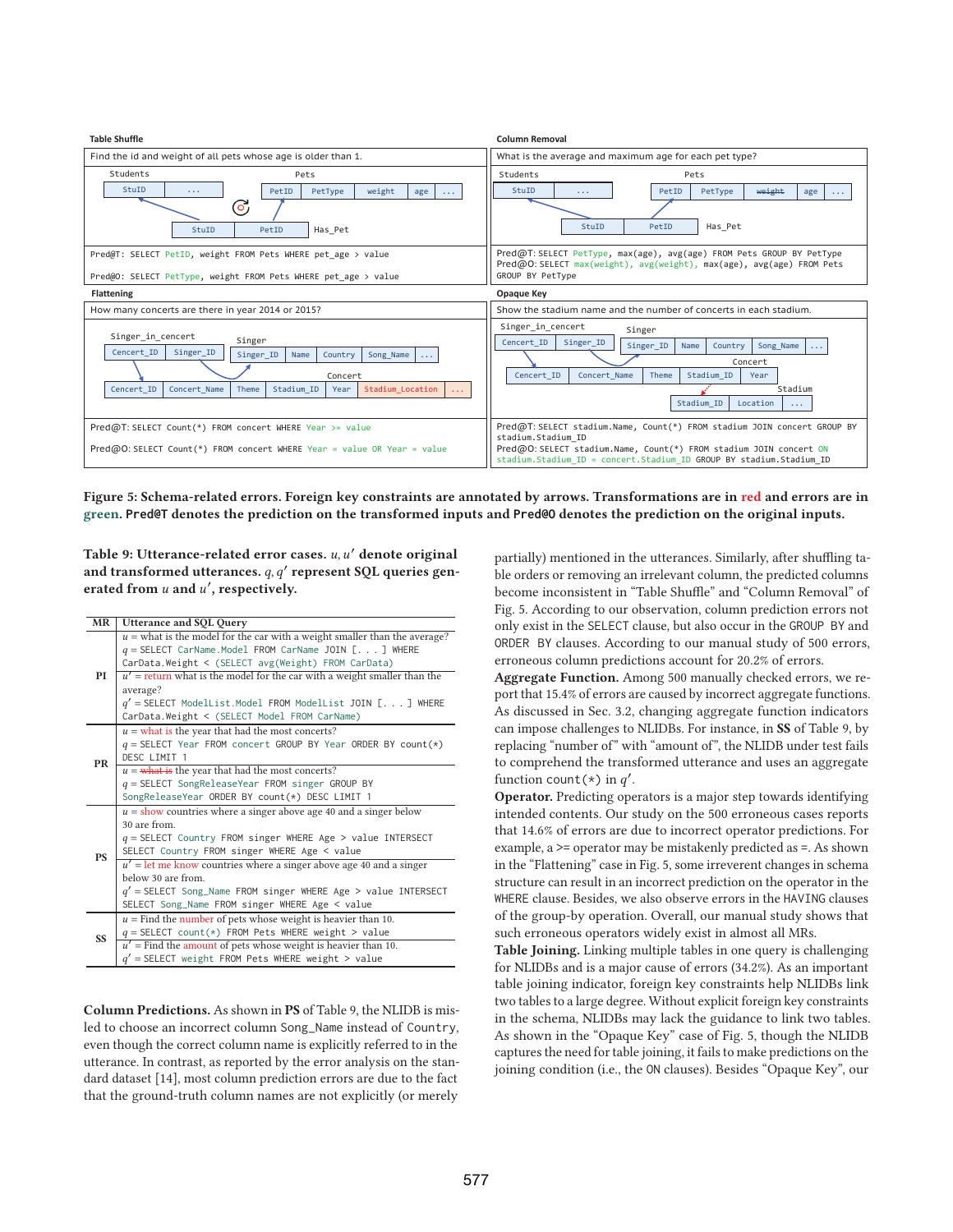manual study shows that prefix- and column-based transformations can also trigger a considerable number of table joining errors.

**Complex Query.** Besides the four basic types of errors, we also observe that some "extra hard" queries in the Spider-dev set, with multiple table joining and complex conditions, are lengthy and fragile, even for human experts, to translate. For instance, **PI** in Table 9, by changing the prefix of an utterance, reports a drastic change in the generated queries, including incorrect column, table, join operation and nested sub-query. In these cases, even subtle changes in the input can induce multiple errors in the corresponding output. Nevertheless, as reported in Sec. 5.5, the dataset augmented by our transformed inputs can effectively enhance NLIDB performance toward "Extra Hard" challenges. Among the 500 sampled pairs, we observe that about 9.6% of predictions have more than one error. **Misc. & Lessons.** We have shown common weaknesses of neural NLIDB. Besides the aforementioned types of errors, we also find some errors are less common, e.g., erroneous table predictions and unwanted conditions in WHERE clauses, which comprise 6.0% of errors. More importantly, our manual investigation reveals that human-in-the-loop revision, such as human annotation or interactive correction, may help to correct a substantial amount of inconsistencies. On one hand, if users can explicitly specify their desired aggregate functions or columns in addition to the input utterances, the output space of the model can be effectively reduced, presumably enhancing the model accuracy. On the other hand, if MT-Teol pinpoints inconsistent outputs under given utterances, NLIDB can ask users to revise particularly inconsistent clauses for correction. Hence, we envision adopting human-in-the-loop methods to further disambiguate user intent and prune output space.

## **5.4 MR as Assessment Criteria**

**Motivation.** MT-Teql features an NLIDB model-agnostic design; we can smoothly benchmark representative neural NLIDB models and effectively detect their erroneous outputs automatically. Overall, we interpret that our study and findings in Table 7 have suggested an important usage scenario of this work: when different NLIDBs distinctly perform w.r.t. MRs, users can select the most appropriate NLIDB to use, according to their preference or particular scenarios, which can be reflected from certain MRs.

**Domain-General Criteria vs. Domain-Specific Criteria.** In general, MRs proposed in this research can be treated as domaingeneral assessment criteria, where we benchmark the consistency of their general functionality and expose their differences. Table 7 has shown that MT-TEQL can effectively expose differences of NLIDBs. NLIDBs of different architectures and data preprocessing techniques show largely distinct robustness against different MRs. Holistically, we suspect that these differences are informative enough to facilitate users selecting NLIDBs. For instance, when users mostly face single table queries (e.g., web table query), DuoRAT would be desirable despite its low robustness against schema variations. In contrast, if users frequently encounter sophisticated database schemas, RAT-SQL, due to higher robustness, would be more suitable despite its relatively low accuracy compared with DuoRAT.

Furthermore, we also envision the potential of designing domainspecific MRs as the assessment criteria. For instance, a user, particularly concerning multi-lingual scenarios, can design MRs to

benchmark the consistency of NLIDB regarding a query in different languages. This way, users particularly concerning multi-lingual scenarios can opt for NLIDB that performs the best over the MRs. **User Study.** In the rest of this section, we present a user study: 1) to assess whether MT-TEQL's MRs are informative enough to help users select NLIDBs, and 2) to assess the feasibility for users to design domain-specific MRs, as a plugin of MT-Teql.

First, we pick a collection of NLIDBs from Table 4 and put MT-Teql's MRs into two main categories, in total seven capabilities to reflect robustness. We then use Formula 1 (smaller is better; see below) to summarize NLIDB robustness. Here,  $\mathcal{E}$  denotes "good",  $\triangleq$  denotes "neutral" and  $\otimes$  denotes "bad".

$$
F(r) = \begin{cases} \frac{1}{\sqrt{2}}, & r < \text{avg} - 0.5 \times \text{std} \\ \frac{1}{\sqrt{2}}, & \text{avg} - 0.5 \times \text{std} \le r \le \text{avg} + 0.5 \times \text{std} \\ \frac{1}{\sqrt{2}}, & r > \text{avg} + 0.5 \times \text{std} \end{cases} \tag{1}
$$

In Formula 1, avg denotes average error rate and std denotes standard error. Each NLIDB's robustness is thus summarized in Table 11 over two categories and seven capabilities. The last two rows are models' "Overall Robustness" and "Overall Accuracy". Note that "Overall Accuracy" is summarized from models' accuracy on hold-out datasets (which is from Table 4). "Overall Robustness" is computed by averaging the above seven scores of capabilities.

We recruit seven participants (who have taken at least one graduate database and NLP course or experience on developing relevant software) to join the assessment procedure. The user study is designed to validate the following questions:

- $\bullet$  Are capabilities implied by MT-TEQL's MRs valid?
- ❷ Would MT-Teql's evaluation affect users' preferences?

❸ Can developers use MT-Teql to assess NLIDBs in their domainspecific scenarios?

❶ serves as a "pre-study" to measure the validity of our asserted capabilities and MRs. To answer  $\bullet$ , we invite participants to assign validity scores of each capability based on their own scenarios. Participants also need to assign correlation scores between derived capabilities and MRs. Each score ranges from 1 to 3. Higher scores denote higher validity or correlation. Ideally, an MR should manifest high correlation with its implied capability, and the capability itself should be deemed as valid by our participants.

To answer ❷, we invite participants to assign scores (in the form of  $\blacktriangleright$ ,  $\blacktriangleright$  and  $\blacktriangleright$  to each NLIDB and compare users' choices with the "Overall Accuracy" row in Table 11. This comparison can convincingly reflect the utility of MRs in better assessing model difference, by comparing models' accuracy on hold-out datasets with participants' decisions. After being aware of models' performance under MT-Teql, users tend to take the model robustness into their considerations rather than simply employ the most accurate model.

To answer  $\Theta$ , we describe two domain-specific scenarios and desired capabilities. Participants are then asked to design corresponding MRs for MT-Teql to evaluate the given capabilities. In contrast to the general functionality-oriented capabilities in Table 11, we evaluate the extensibility of MT-TEQL under domain-specific scenarios. Details of the user study are released in our artifact.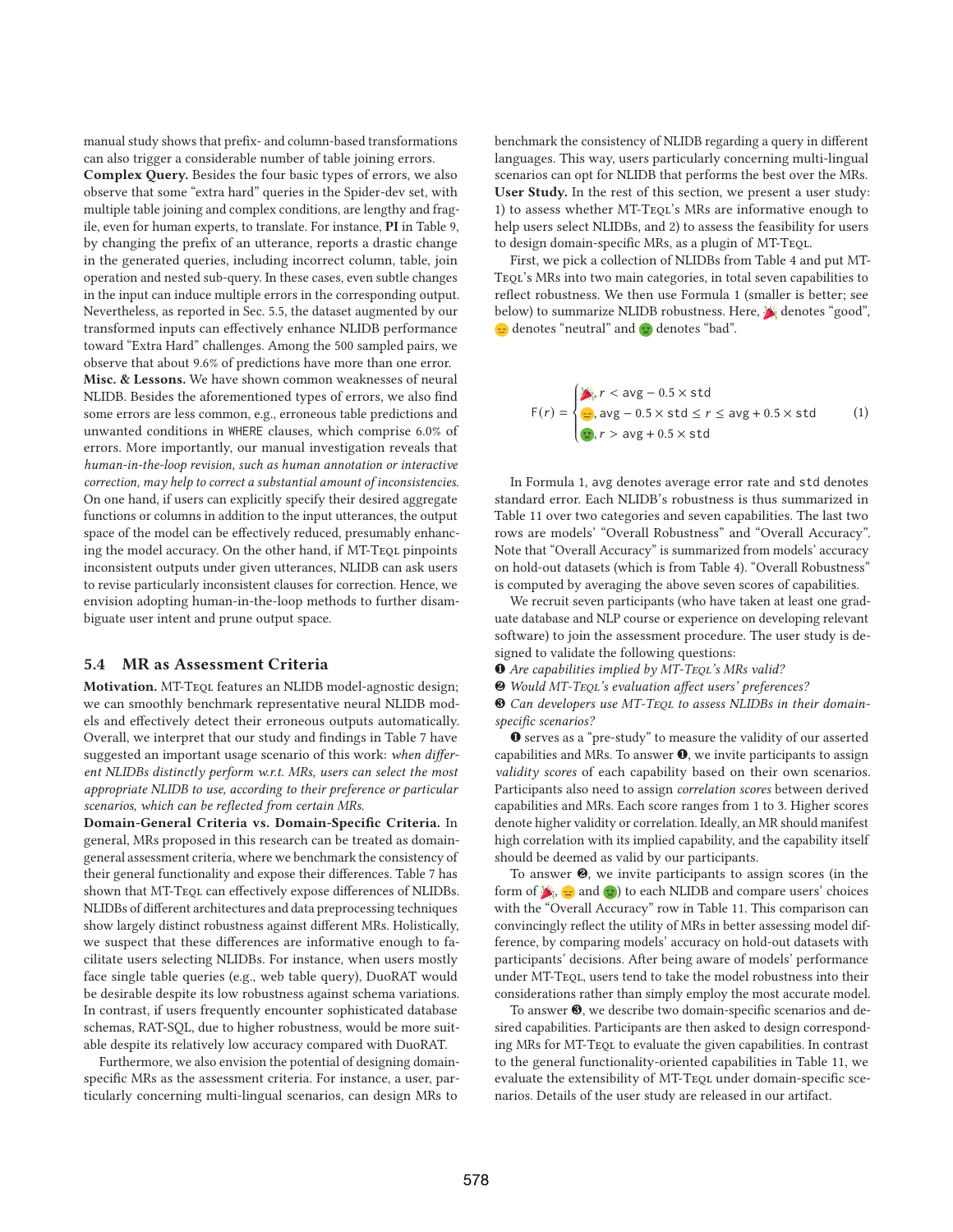**Table 10: Error rate of augmented NLIDBs. aug: SyntaxSQLNet standard data augmentation; RS: Random Sampling; SS: Stratified Sampling; AS: Adaptive Sampling; Cmp: Relative Change on ALL.**

| <b>NLIDB</b>                 | PI  | PR   | <b>PS</b> | SS   | N <sub>O</sub> | FL  | OK  | <b>TS</b> | $\mathbf{C}\mathbf{S}$ | CRm | CRn | CI  | All | Cmp      |
|------------------------------|-----|------|-----------|------|----------------|-----|-----|-----------|------------------------|-----|-----|-----|-----|----------|
| SyntaxSQLNet                 | 8.2 | 8.0  | 6.7       | 13.3 | 2.4            | 2.7 | 1.3 | 2.1       | 1.1                    | 1.5 | 1.7 | 0.8 | 3.2 | N/A      |
| SyntaxSOLNet+RS              | 5.2 | 4.0  | 5.1       | 8.1  | 1.2            | 2.2 | 0.9 | 1.6       | 0.5                    | 0.9 | 1.0 | 0.3 | 2.0 | $-37.5%$ |
| SyntaxSQLNet+SS              | 4.7 | 3.5  | 4.6       | 7.8  | 0.9            | 2.0 | 0.8 | 1.4       | 0.3                    | 0.5 | 0.9 | 0.4 | 1.8 | $-43.8%$ |
| SyntaxSOLNet+AS              | 3.9 | 6.5  | 4.3       | 7.2  | 0.8            | 1.4 | 0.3 | 1.4       | 0.2                    | 0.6 | 0.8 | 0.9 | 1.6 | $-50.0%$ |
| SyntaxSQLNet+aug             | 9.2 | 3.5  | 8.2       | 16.7 | 2.1            | 2.2 | 1.4 | 2.3       | 1.1                    | 1.4 | 1.6 | 1.1 | 3.4 | N/A      |
| SyntaxSOLNet+RS <sup>+</sup> | 5.3 | 3.0  | 4.4       | 6.9  | 1.4            | 1.7 | 0.7 | 1.6       | 0.3                    | 0.5 | 0.7 | 0.1 | 1.8 | $-47.0%$ |
| SyntaxSOLNet+SS <sup>+</sup> | 3.8 | 4.5  | 4.2       | 4.4  | 1.5            | 1.7 | 0.4 | 1.6       | 0.2                    | 0.6 | 0.7 | 0.2 | 1.6 | $-52.9%$ |
| SyntaxSOLNet+AS <sup>+</sup> | 3.5 | 4.5  | 3.8       | 2.2  | 1.5            | 2.4 | 1.1 | 1.8       | 0.8                    | 1.1 | 0.9 | 0.2 | 1.8 | $-47.1%$ |
| <b>IRNet</b>                 | 7.5 | 11.2 | 7.0       | 37.8 | 2.4            | 6.6 | 5.2 | 2.8       | 2.1                    | 2.1 | 1.6 | 2.1 | 4.0 | N/A      |
| IRNet+RS                     | 4.3 | 7.6  | 4.7       | 14.9 | 1.0            | 3.4 | 2.8 | 0.5       | 0.5                    | 0.9 | 0.5 | 0.1 | 1.9 | $-52.5%$ |
| IRNet+SS                     | 5.2 | 8.1  | 5.5       | 17.3 | 1.2            | 4.7 | 3.6 | 1.1       | 0.7                    | 1.0 | 0.8 | 0.3 | 2.4 | $-40.0%$ |
| IRNet+AS                     | 4.6 | 8.1  | 5.7       | 10.2 | 1.0            | 2.5 | 3.0 | 0.6       | 0.4                    | 0.7 | 0.9 | 0.1 | 2.1 | $-47.5%$ |

**Table 11: MRs as assessment criteria. SSN denotes SyntaxSQL-Net, IRN denotes IRNet, GGL denotes GlobalGNN+Linking, RAT denotes RAT-SQL, and Duo denotes DuoRAT (c).**



Feedback of ❶ shows that participants confirm the validity of our designed MRs. In particular, they agree that all the summarized capabilities in Table 11 are reflected by our designed MRs  $(2.45 \pm 0.22)$ . More importantly, participants confirm that all capabilities are valid for evaluation (2.53  $\pm$  0.13). Furthermore, in  $\bullet$ , most participants' choices (74.3%) are not consistent with the row of "Overall Accuracy" in Table 11. That is, when users have finergrained assessment criteria, their preferences are not likely to be solely influenced by accuracy on hold-out datasets. The promising results illustrate that our MRs can serve as informative assessment criteria, and they also indicate the limits of using only accuracy for NLIDB assessment. In  $\Theta$ , we prepare two domain-specific scenarios (e.g., multi-lingual NLIDB) for evaluation. Six out of seven participants successfully designed at least one MR on each given capability. With manual inspections, we report that all MRs are valid and effective for assessment and can be leveraged in MT-Teql. This shows the feasibility and easiness of extending MT-TEQL in evaluating other domain-specific capabilities of NLIDBs.

# **5.5 MT-Teql for Augmentation**

We report the error rates in Table 10, subsuming base NLIDBs and also NLIDBs augmented by three schemes. Overall, Table 10 shows

that with augmentation, errors of existing NLIDBs are notably reduced in all settings (on average −46.5%). Consistent with our intuition, the adaptive sampling scheme (and AS<sup>+</sup>), which entails an "error-aware" augmentation, exhibits a stable enough performance to reduce prediction errors in general, where  $48.2\%(\pm 1.3\%)$ errors are effectively eliminated. Table 10 shows that the standard augmentation in SyntaxSQLNet (i.e., SyntaxSQLNet+aug) impedes the performance under six MRs (out of 12), resulting in an increase in the overall error rate (see "**All**" column). The lower robustness of SyntaxSQLNet+aug further exhibits that potential limitations of other template-based augmentations, e.g., DBPal [44], in comparison to MT-TeQL (mutation-based augmentation).<sup>2</sup> We also observe that MT-Teql surpasses other standard NLP augmentation techniques, as will be shown in Suppl. Material [18].

**Table 12: Accuracy of augmented NLIDBs. All**∗**: accuracy on "Hard" and "Extra" questions. Cmp: relative change on All**∗**.**

| <b>NLIDB</b>                 | Easy | Medium | Hard | Extra | All  | $All*$ | Cmp    |
|------------------------------|------|--------|------|-------|------|--------|--------|
| SyntaxSOLNet                 | 41.9 | 19.3   | 17.8 | 6.6   | 22.4 | 12.4   | N/A    |
| SyntaxSQLNet+RS              | 37.9 | 20.6   | 23.0 | 6.0   | 22.8 | 14.7   | $+19%$ |
| SyntaxSOLNet+SS              | 41.1 | 18.8   | 20.1 | 9.0   | 22.8 | 14.7   | $+19%$ |
| SyntaxSQLNet+AS              | 37.5 | 18.4   | 19.5 | 7.2   | 21.4 | 13.5   | $+9%$  |
| SyntaxSQLNet+aug             | 42.7 | 24.2   | 22.4 | 8.4   | 25.8 | 15.6   | N/A    |
| SyntaxSOLNet+RS <sup>+</sup> | 46.0 | 20.0   | 22.4 | 7.8   | 24.6 | 15.3   | $-1%$  |
| SyntaxSOLNet+SS <sup>+</sup> | 39.5 | 21.1   | 25.3 | 7.8   | 24.1 | 16.8   | $+8%$  |
| SyntaxSOLNet+AS <sup>+</sup> | 42.3 | 21.7   | 21.3 | 8.4   | 24.5 | 15.0   | $-4%$  |
| <b>IRNet</b>                 | 72.3 | 53.6   | 42.0 | 32.9  | 52.8 | 37.6   | N/A    |
| IRNet+RS                     | 70.3 | 52.9   | 47.7 | 30.5  | 52.6 | 39.3   | $+5%$  |
| IRNet+SS                     | 70.7 | 53.8   | 45.9 | 35.9  | 52.7 | 41.1   | $+9%$  |
| IRNet+AS                     | 70.3 | 54.3   | 44.8 | 29.3  | 52.5 | 37.3   | $-1%$  |

Table 12 further reports the accuracy on Spider-dev (the **All** column), which is slightly reduced by 0.6% on average after augmentation. On one hand, it is generally acknowledged that NLIDBs with relatively higher robustness can exhibit lower accuracy to hold-out datasets. On the other hand, we note that the performance of NLIDBs is generally enhanced on "Hard" and "Extra" questions compared with base NLIDBs (the **All**<sup>∗</sup> and **Cmp** columns). In particular, SyntaxSQLNet, after augmented by the SS<sup>+</sup> scheme, achieves better accuracy for "Hard" and "Extra" questions compared with

<sup>2</sup>We are unable to evaluate DBPal since its augmentation is not released.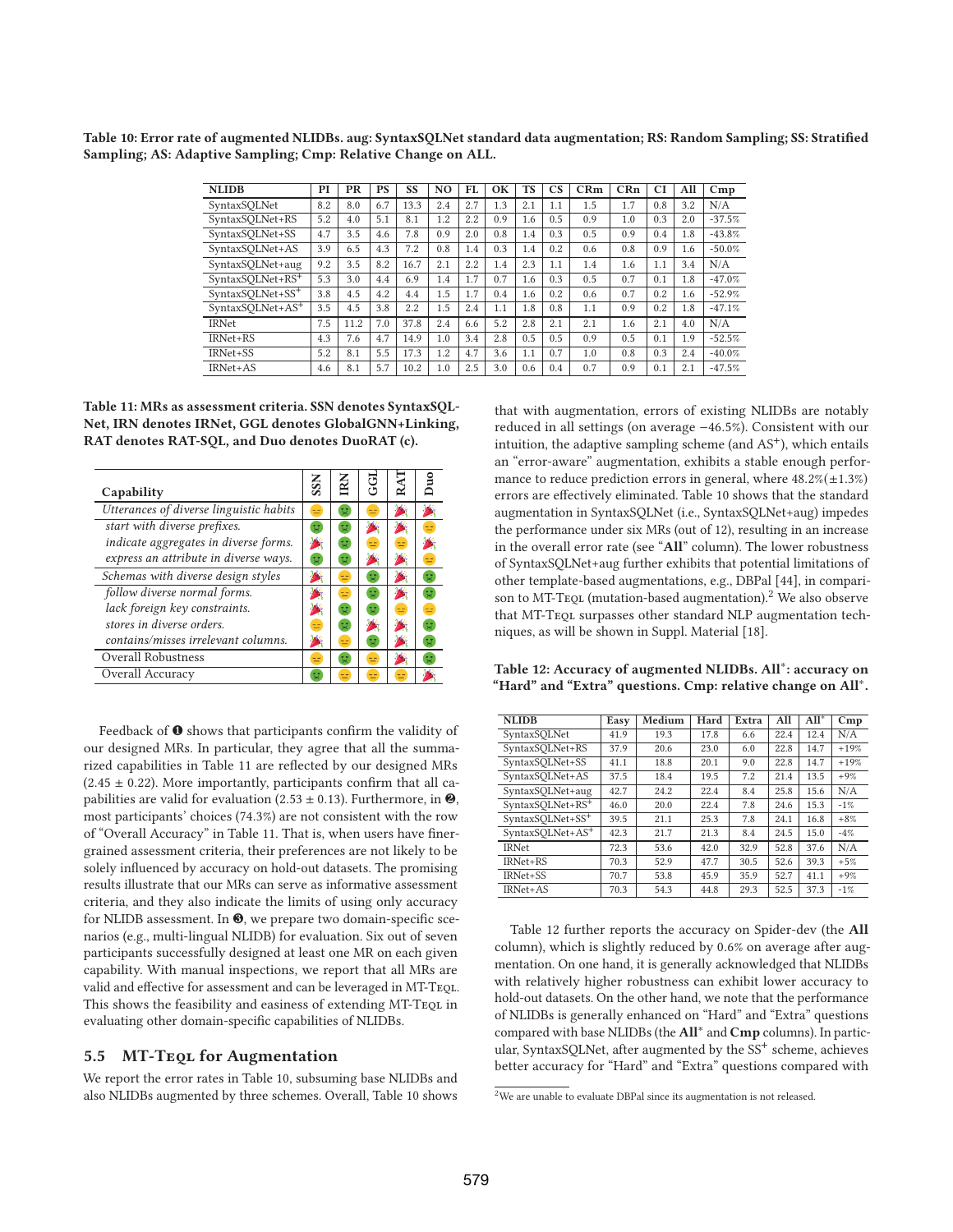| <b>MR</b> | <b>Utterance and SQL Query</b>                                                                                                                                                                                                                                                                                                                                                        |
|-----------|---------------------------------------------------------------------------------------------------------------------------------------------------------------------------------------------------------------------------------------------------------------------------------------------------------------------------------------------------------------------------------------|
| PR        | $u =$ return me the homepage of PVLDB.<br>$q =$ SELECT DISTINCT journal.homepage FROM journal WHERE<br>journal.name = "PVLDB"<br>$u' =$ return me the homepage of PVLDB.<br>$q' = N/A$                                                                                                                                                                                                |
| <b>PS</b> | $u =$ return me the paper with more than 200 citations.<br>$q =$ SELECT DISTINCT publication.title FROM publication WHERE<br>publication.reference_num > 200<br>$u'$ = tell me the paper with more than 200 citations.<br>$q'$ = SELECT DISTINCT publication.citation_num FROM publication<br>WHERE publication.reference_num > 200                                                   |
| <b>SS</b> | $u =$ return me the number of the organizations.<br>$q =$ SELECT DISTINCT count(organization.name) FROM organization<br>$u'$ = return me the amount of the organizations.<br>$q'$ = SELECT DISTINCT publication. title FROM publication,<br>organization, writes, author WHERE publication.pid = writes.pid<br>AND writes.aid = $author$ .aid AND $author$ .oid = $organic$ .org $id$ |

**Table 13: Erroneous outputs of NaLIR found by MT-Teql.**  $u, u'$  denote original and transformed utterances.  $q, q'$  represent SQL queries generated from u and u', respectively.

"SyntaxSQLNet+aug." More importantly, it also achieves much better robustness as shown in Table 10. Hence, when envisioning that "Hard" or "Extra" questions are mostly encountered in usage scenarios, users can leverage SS<sup>+</sup> scheme to augment NLIDBs for simultaneously better accuracy and robustness.

# **6 DISCUSSION**

## **6.1 Validity to Non-Neural NLIDB**

While the NLIDBs assessed in Sec. 5.1 are based on deep learning, we note that MT-Teql can also be used to evaluate non-neural NLIDBs. To demonstrate MT-TEQL's ability to non-neural NLIDBs, we reproduce NaLIR [17], a popular non-neural NLIDB, and evaluate it with MT-Tequ on linguistic variations.<sup>3</sup>

We use the MRs defined in Sec. 3.1 to transform 194 utterances from the MAS benchmark [17] and obtain 2,924 utterances. We set up NaLIR according to the official instructions and test it against mutated utterances. We show that MT-TEOL stresses NaLIR in terms of parsing natural language utterances. NaLIR generates inaccurate inquiries in front of several utterances mutated by **SS** and **PR**. We achieve 92.1% and 69.4% error rates. Particularly, 38.1% of errors is caused by simply changing the prefix of utterances (using **PS**). Other MRs are not applicable due to the characteristics of the MAS benchmark. Table 13 lists some NaLIR errors regarding different MRs. We show that after transforming utterances using **PR**, NaLIR fails to deliver valid queries in most cases. By changing the prefixes, NaLIR typically picks the wrong column. SS can effectively stress the testing target, as seen when benchmarking neural NLIDBs. We presume that replacing "number" to "amount" may drastically impact the SQL query. We also observe that **PI** is not applicable because all MAS benchmark utterances begin with "return me," making it impossible to add a declarative prefix. We interpret the results as reasonable. According to a relevant survey [16], the performance of NaLIR largely depends on its mapping rules. Incomprehensive

rules prevent NaLIR from smoothly processing real-world linguistic variants, resulting in erroneous SQL queries.

## **6.2 Comparison with NLP Behavioral Testing**

NLP behavioral testing becomes popular in evaluating NLP model robustness and consistency [12, 20, 27, 45]. It often generates controlled counterfactuals using pre-trained language models (e.g., GPT-2 [25]). At this step, we launch empirical study to explore if existing NLP behavioral testing techniques can be leveraged in our research context. We report detailed evaluation results in Suppl. Material [18]. In short, we find that while sentences generated by representative behavioral testing techniques like CheckList [27] and Polyjuice [45] share seemingly similar meaning with the original utterances, many of the transformed utterances are no longer semantics-preserving in the context of NLIDB. Our findings thus illustrate the overall inadequacy of existing NLP behavioral testing in assessing NLIDBs. We leave designing ML-based NLIDB behavioral testing for future exploration.

# **7 RELATED WORK**

NLIDB is a challenging topic that requires the ability to translate human utterances into corresponding SQL queries on given relational databases. It has been actively studied by both database and NLP communities for decades [16]. Generally, there are two research lines to tackle this problem. The first line leverages the strong power of deep learning models to generate complex SQL queries in an end-to-end manner [3–5, 14, 41, 42, 44, 46, 47, 49, 50, 54]. Another research line aims to extract key information by pre-defined parsing rules and then convert it into SQL queries [17, 31, 34]. Various benchmarks and evaluation methods are proposed to evaluate the performance of NLIDBs [8, 9, 11, 15–17, 34, 44, 50, 51, 54]. In particular, Spider benchmark advocates a focus on generating cross-table queries from cross-domain utterances [50], which take an important step for real-world adoption of NLIDBs. ParaphraseBench crafts a benchmark with 399 utterances on a single table with diverse linguistic variations to stress NLIDBs [44]. Suhr et al. pinpoint the general challenge on linguistic variations, novel database, query structure, and conventions in different datasets [39]. Data augmentation techniques are thus extensively used to enrich utterances and achieve higher performance [44, 48, 49].

## **8 CONCLUSION**

In this paper, we present a comprehensive empirical study of neural NLIDBs. We introduce MT-TEQL, an automatic framework to benchmark NLIDBs on real-world linguistic and schema variations. MT-Teql delivers a model-agnostic design and enables thorough assessment without manual efforts. We conduct fair and systematic evaluations on neural NLIDBs using MT-TEQL. We further launch user studies to illustrate how MT-TEQL helps developers assess NLIDB, and also augment NLIDB with findings of MT-Teql. We summarized several important findings, which can assist users to better benchmark and select neural NLIDBs in real-world development and usage scenarios.

<sup>&</sup>lt;sup>3</sup>Non-neural NLIDBs don't normally follow training-testing paradigms. They do not ship with a "training dataset" for MT-TEQL to augment. It is also impractical to evaluate schema variants because it needs substantial database interactions. Nevertheless, MT-Teql can assess translations from utterances to SQL queries.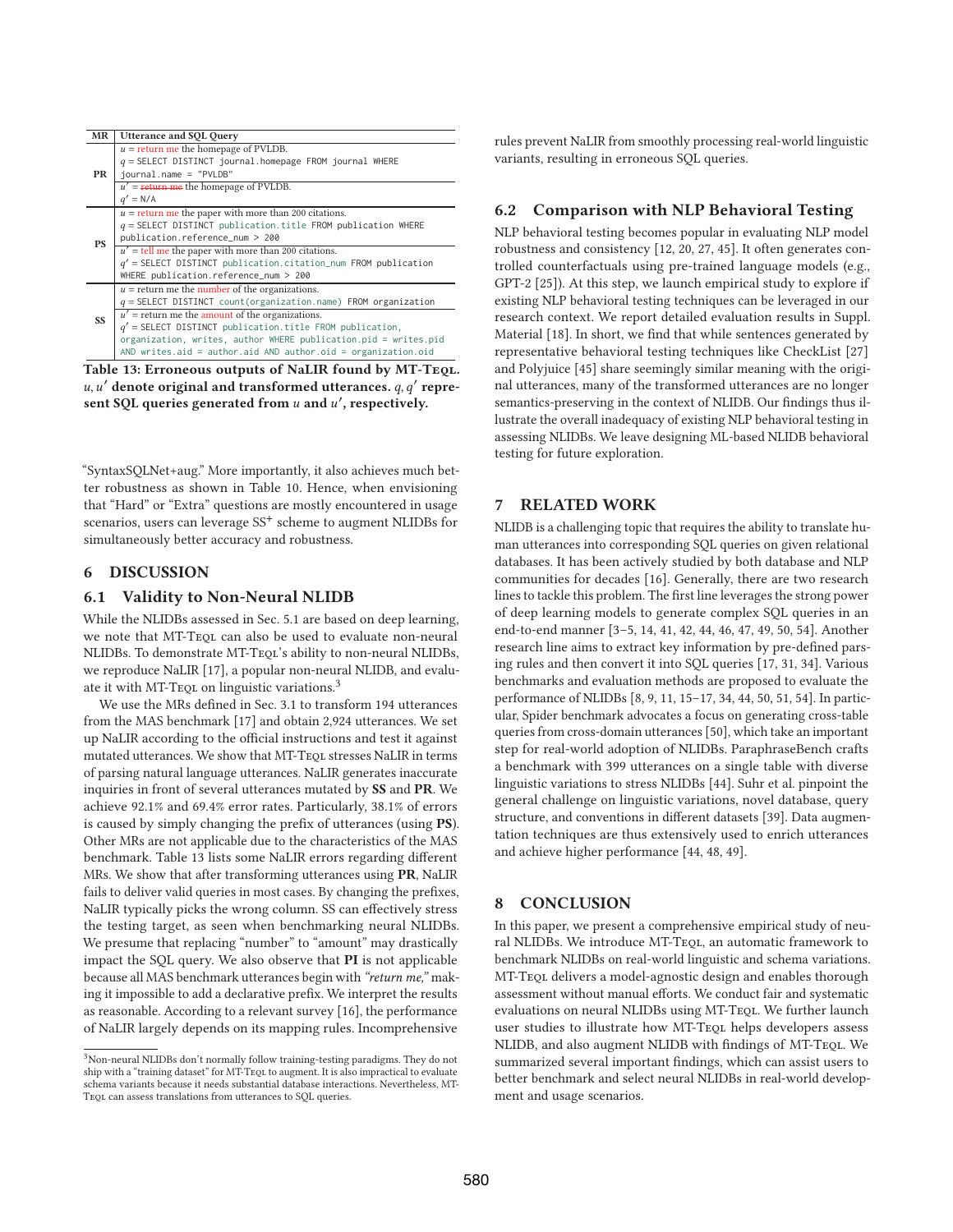## **REFERENCES**

- [1] Christopher Baik, Hosagrahar V Jagadish, and Yunyao Li. 2019. Bridging the semantic gap with SQL query logs in natural language interfaces to databases. In 2019 IEEE 35th International Conference on Data Engineering (ICDE). IEEE, 374–385.
- [2] Ben Bogin, Jonathan Berant, and Matt Gardner. 2019. Representing Schema Structure with Graph Neural Networks for Text-to-SQL Parsing. In Proceedings of the 57th Annual Meeting of the Association for Computational Linguistics. Association for Computational Linguistics, Florence, Italy, 4560–4565. https://doi.org/10.18653/v1/P19-1448
- [3] Ben Bogin, Matt Gardner, and Jonathan Berant. 2019. Global Reasoning over Database Structures for Text-to-SQL Parsing. In Proceedings of the 2019 Conference on Empirical Methods in Natural Language Processing and the 9th International Joint Conference on Natural Language Processing (EMNLP-IJCNLP). 3650–3655.
- [4] Ursin Brunner and Kurt Stockinger. 2021. ValueNet: a natural language-to-SQL system that learns from database information. In International Conference on Data Engineering (ICDE), Chania, Greece, 19-22 April 2021. IEEE.
- [5] Sanxing Chen, Aidan San, Xiaodong Liu, and Yangfeng Ji. 2020. A Tale of Two Linkings: Dynamically Gating between Schema Linking and Structural Linking for Text-to-SQL Parsing. In Proceedings of the 28th International Conference on Computational Linguistics. 2900–2912.
- [6] Tsong Y Chen, Shing C Cheung, and Shiu Ming Yiu. 1998. Metamorphic testing: a new approach for generating next test cases. Technical Report. Technical Report HKUST-CS98-01, Department of Computer Science, Hong Kong ....
- [7] DongHyun Choi, Myeong Cheol Shin, EungGyun Kim, and Dong Ryeol Shin. 2020. RYANSQL: Recursively Applying Sketch-based Slot Fillings for Complex Text-to-SQL in Cross-Domain Databases. arXiv preprint arXiv:2004.03125 (2020).
- [8] Deborah A Dahl, Madeleine Bates, Michael K Brown, William M Fisher, Kate Hunicke-Smith, David S Pallett, Christine Pao, Alexander Rudnicky, and Elizabeth Shriberg. 1994. Expanding the scope of the ATIS task: The ATIS-3 corpus. In HUMAN LANGUAGE TECHNOLOGY: Proceedings of a Workshop held at Plainsboro, New Jersey, March 8-11, 1994.
- [9] Xiang Deng, Ahmed Hassan Awadallah, Christopher Meek, Oleksandr Polozov, Huan Sun, and Matthew Richardson. 2020. Structure-Grounded Pretraining for Text-to-SQL. arXiv preprint arXiv:2010.12773 (2020).
- [10] Jacob Devlin, Ming-Wei Chang, Kenton Lee, and Kristina Toutanova. 2019. BERT: Pre-training of Deep Bidirectional Transformers for Language Understanding. In  $NAACL-HLT(1)$ .
- [11] Catherine Finegan-Dollak, Jonathan K Kummerfeld, Li Zhang, Karthik Ramanathan, Sesh Sadasivam, Rui Zhang, and Dragomir Radev. 2018. Improving text-to-sql evaluation methodology. arXiv preprint arXiv:1806.09029 (2018).
- [12] Matt Gardner, Yoav Artzi, Victoria Basmov, Jonathan Berant, Ben Bogin, Sihao Chen, Pradeep Dasigi, Dheeru Dua, Yanai Elazar, Ananth Gottumukkala, et al. 2020. Evaluating Models' Local Decision Boundaries via Contrast Sets. In Proceedings of the 2020 Conference on Empirical Methods in Natural Language Processing: Findings. 1307–1323.
- [13] Tao Ge, Furu Wei, and Ming Zhou. 2018. Fluency boost learning and inference for neural grammatical error correction. In Proceedings of the 56th Annual Meeting of the Association for Computational Linguistics (Volume 1: Long Papers). 1055–1065.
- [14] Jiaqi Guo, Zecheng Zhan, Yan Gao, Yan Xiao, Jian-Guang Lou, Ting Liu, and Dongmei Zhang. 2019. Towards complex text-to-sql in cross-domain database with intermediate representation. arXiv preprint arXiv:1905.08205 (2019).
- [15] Srinivasan Iyer, Ioannis Konstas, Alvin Cheung, Jayant Krishnamurthy, and Luke Zettlemoyer. 2017. Learning a neural semantic parser from user feedback. arXiv preprint arXiv:1704.08760 (2017).
- [16] Hyeonji Kim, Byeong-Hoon So, Wook-Shin Han, and Hongrae Lee. 2020. Natural language to SQL: Where are we today? Proceedings of the VLDB Endowment 13, 10 (2020), 1737–1750.
- [17] Fei Li and HV Jagadish. 2014. Constructing an interactive natural language interface for relational databases. Proceedings of the VLDB Endowment 8, 1 (2014), 73–84.
- [18] Pingchuan Ma and Shuai Wang. 2021. MT-Teql: Evaluating and Augmenting Neural NLIDB on Real-world Linguistic and Schema Variations. Supplementary Material. https://bit.ly/MT-Teql-sm.
- [19] Pingchuan Ma, Shuai Wang, and Jin Liu. 2020. Metamorphic Testing and Certified Mitigation of Fairness Violations in NLP Models. In Proceedings of the Twenty-Ninth International Joint Conference on Artificial Intelligence, IJCAI-20. 458–465.
- [20] Nishtha Madaan, Inkit Padhi, Naveen Panwar, and Diptikalyan Saha. 2021. Generate Your Counterfactuals: Towards Controlled Counterfactual Generation for Text. In Thirty-Fifth AAAI Conference on Artificial Intelligence, AAAI 2021, Thirty-Third Conference on Innovative Applications of Artificial Intelligence, IAAI 2021, The Eleventh Symposium on Educational Advances in Artificial Intelligence, EAAI 2021, Virtual Event, February 2-9, 2021. AAAI Press, 13516–13524.
- [21] Thorsten Papenbrock, Jens Ehrlich, Jannik Marten, Tommy Neubert, Jan-Peer Rudolph, Martin Schönberg, Jakob Zwiener, and Felix Naumann. 2015. Functional dependency discovery: An experimental evaluation of seven algorithms. Proceedings of the VLDB Endowment 8, 10 (2015), 1082–1093.
- [22] Jeffrey Pennington, Richard Socher, and Christopher D Manning. 2014. GloVe: Global vectors for word representation. In Proceedings of the 2014 conference on empirical methods in natural language processing (EMNLP). 1532–1543.
- [23] Ana-Maria Popescu, Alex Armanasu, Oren Etzioni, David Ko, and Alexander Yates. 2004. Modern natural language interfaces to databases: Composing statistical parsing with semantic tractability. In COLING 2004: Proceedings of the 20th International Conference on Computational Linguistics. 141–147.
- [24] Patti Price. 1990. Evaluation of spoken language systems: The ATIS domain. In Speech and Natural Language: Proceedings of a Workshop Held at Hidden Valley, Pennsylvania, June 24-27, 1990.
- [25] Alec Radford, Jeffrey Wu, Rewon Child, David Luan, Dario Amodei, Ilya Sutskever, et al. 2019. Language models are unsupervised multitask learners. OpenAI blog 1, 8 (2019), 9.
- Marco Tulio Ribeiro, Carlos Guestrin, and Sameer Singh. 2019. Are red roses red? evaluating consistency of question-answering models. In Proceedings of the 57th Annual Meeting of the Association for Computational Linguistics. 6174–6184.
- [27] Marco Tulio Ribeiro, Tongshuang Wu, Carlos Guestrin, and Sameer Singh. 2020. Beyond Accuracy: Behavioral Testing of NLP Models with CheckList. In Proceedings of the 58th Annual Meeting of the Association for Computational Linguistics. Association for Computational Linguistics, Online, 4902–4912. https://doi.org/10.18653/v1/2020.acl-main.442
- [28] Manuel Rigger and Zhendong Su. 2020. Detecting optimization bugs in database engines via non-optimizing reference engine construction. In Proceedings of the 28th ACM Joint Meeting on European Software Engineering Conference and Symposium on the Foundations of Software Engineering. 1140–1152.
- [29] Manuel Rigger and Zhendong Su. 2020. Finding bugs in database systems via query partitioning. Proceedings of the ACM on Programming Languages 4, OOPSLA (2020), 1–30.
- [30] Manuel Rigger and Zhendong Su. 2020. Testing Database Engines via Pivoted Query Synthesis. In 14th {USENIX} Symposium on Operating Systems Design and Implementation ({OSDI} 20). 667–682.
- [31] Diptikalyan Saha, Avrilia Floratou, Karthik Sankaranarayanan, Umar Farooq Minhas, Ashish R Mittal, and Fatma Özcan. 2016. ATHENA: an ontology-driven system for natural language querying over relational data stores. Proceedings of the VLDB Endowment 9, 12 (2016), 1209–1220.
- [32] Torsten Scholak, Raymond Li, Dzmitry Bahdanau, Harm de Vries, and Chris Pal. 2020. DuoRAT: Towards Simpler Text-to-SQL Models. arXiv preprint arXiv:2010.11119 (2020).
- [33] Sergio Segura, Gordon Fraser, Ana B Sanchez, and Antonio Ruiz-Cortés. 2016. A survey on metamorphic testing. IEEE Transactions on software engineering 42, 9 (2016), 805–824.
- [34] Jaydeep Sen, Chuan Lei, Abdul Quamar, Fatma Özcan, Vasilis Efthymiou, Ayushi Dalmia, Greg Stager, Ashish Mittal, Diptikalyan Saha, and Karthik Sankaranarayanan. 2020. ATHENA++ natural language querying for complex nested SQL queries. Proceedings of the VLDB Endowment 13, 12 (2020), 2747–2759.
- [35] Peter Shaw, Philip Massey, Angelica Chen, Francesco Piccinno, and Yasemin Altun. 2019. Generating Logical Forms from Graph Representations of Text and Entities. In Proceedings of the 57th Annual Meeting of the Association for Computational Linguistics. 95–106.
- [36] Meina Song, Zecheng Zhan, and E Haihong. 2019. Hierarchical schema representation for text-to-SQL parsing with decomposing decoding. IEEE Access 7 (2019), 103706–103715.
- [37] Ezekiel Soremekun, Sakshi Udeshi, and Sudipta Chattopadhyay. 2020. Astraea: Grammar-based Fairness Testing. arXiv preprint arXiv:2010.02542 (2020).
- [38] Robyn Speer, Joshua Chin, and Catherine Havasi. 2017. ConceptNet 5.5: An Open Multilingual Graph of General Knowledge. In Proceedings of the Thirty-First AAAI Conference on Artificial Intelligence, February 4-9, 2017, San Francisco, California, USA, Satinder P. Singh and Shaul Markovitch (Eds.). AAAI Press, 4444–4451.
- [39] Alane Suhr, Ming-Wei Chang, Peter Shaw, and Kenton Lee. 2020. Exploring unexplored generalization challenges for cross-database semantic parsing. In Proceedings of the 58th Annual Meeting of the Association for Computational Linguistics. 8372–8388.
- [40] Yuchi Tian, Kexin Pei, Suman Jana, and Baishakhi Ray. 2018. Deeptest: Automated testing of deep-neural-network-driven autonomous cars. In Proceedings of the 40th international conference on software engineering. 303–314.
- [41] Bailin Wang, Mirella Lapata, and Ivan Titov. 2020. Meta-Learning for Domain Generalization in Semantic Parsing. arXiv preprint arXiv:2010.11988 (2020).
- [42] Bailin Wang, Richard Shin, Xiaodong Liu, Oleksandr Polozov, and Matthew Richardson. 2019. Rat-sql: Relation-aware schema encoding and linking for text-to-sql parsers. arXiv preprint arXiv:1911.04942 (2019).
- [43] David HD Warren and Fernando CN Pereira. 1982. An efficient easily adaptable system for interpreting natural language queries. American journal of computational linguistics 8, 3-4 (1982), 110–122.
- [44] Nathaniel Weir, Prasetya Utama, Alex Galakatos, Andrew Crotty, Amir Ilkhechi, Shekar Ramaswamy, Rohin Bhushan, Nadja Geisler, Benjamin Hättasch, Steffen Eger, et al. 2020. DBPal: A Fully Pluggable NL2SQL Training Pipeline. In Proceedings of the 2020 ACM SIGMOD International Conference on Management of Data. 2347–2361.